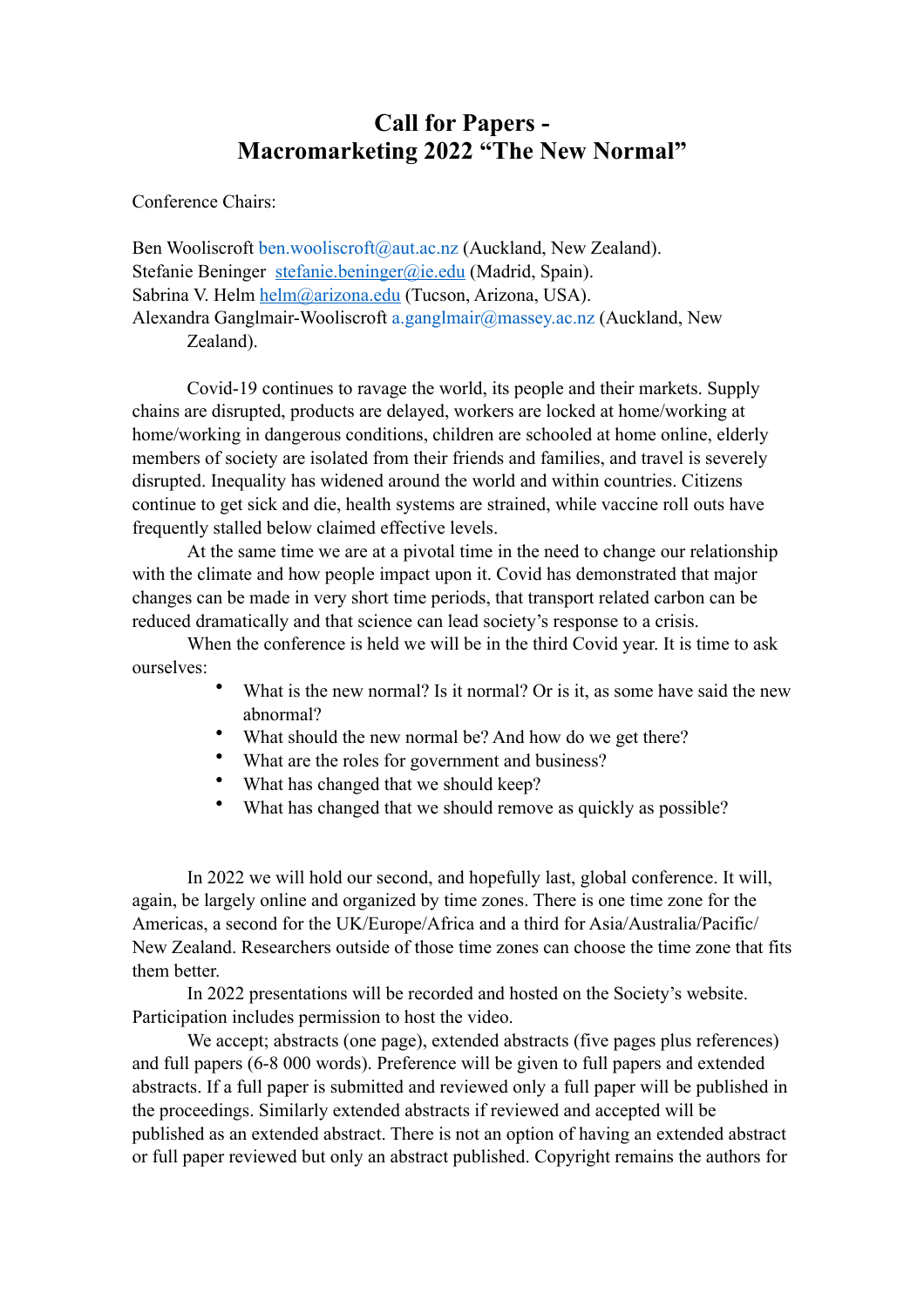all abstracts and papers in the Proceedings. A single proceedings will be published, with ISSN, and hosted on the Macromarketing Society website.

The nature of the global conference means that authors may be accepted into a track but present in a combined track appropriate to their time zone. Every effort will be made to place sympathetic and stimulating presentations and papers together in their appropriate place/time zone and sessions.

As in 2021 attendees are required to be members of the Society. An additional small fee will be charged to cover typesetting the proceedings.

Due date for paper/abstract submissions: **1st February 2022** Due date for special sessions/panels: **1st February 2022**

Final Accepted abstracts and papers due by the **30th April 2022** Planned release of draft proceedings **1st June 2022** Conference dates: **20th-24th June2022** (note each time zone will set its own day(s) during these days closer to the date).

The Macromarketing Conference considers:

- Abstracts (1 full page)
- Extended abstracts (approximately 5 pages)
- Full papers (20 pages)

All submissions should be formatted as for submission to the *Journal of Macromarketing* and include references.

All accepted submissions will be published in the same form as submitted. There is not an option of having an extended abstract or full paper reviewed but only an abstract published.

As well as the tracks listed below the conference invites any papers/abstracts which are macromarketing in focus. Submissions that don't fit one of the tracks below should be sent directly to the conference chairs.

Any proposals for special sessions and/or panels should be sent directly to the conference chairs.

Macromarketing and Systems – in Honor of Roger Layton [Trans and Cross disciplinary Macromarketing – seeking inspiration from outside – in](#page-2-0)  [Honor of John Mittelstaedt](#page-2-0) [Macromarketing Measurement and Methods](#page-2-1) [Globalisation, \(Neo\)Colonialism, and Marketing](#page-3-0) [Climate Change Adaptation and Mitigation: Challenges and Opportunities for](#page-4-0)  **[Macromarketing](#page-4-0)** [Macromarketing Pedagogy](#page-6-0) [Macromarketing Utopia](#page-6-1) [Food Marketing](#page-8-0)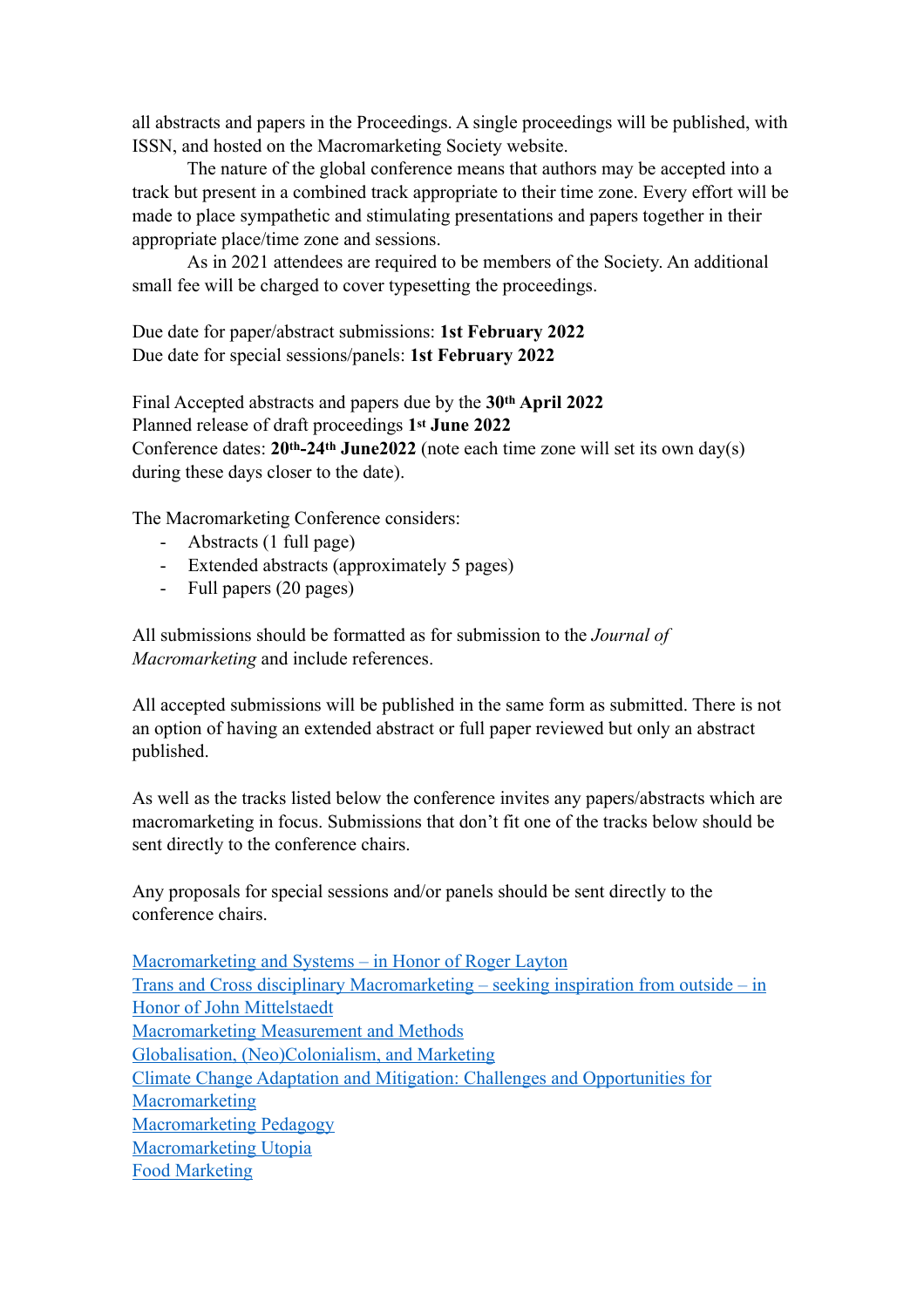[Macromarketing in the Middle east](#page-10-0) [Quality of Life and Wellbeing](#page-11-0) [Externalities](#page-11-1) [The Role of Actors in Macromarketing](#page-12-0) [Shaping markets for a new normal of a better world](#page-14-0) [Historical Research in Marketing Track](#page-15-0) [How does the Notion of Nation influence the Market? Exploring the Market and Nation/](#page-18-0) [alism Intersectionality](#page-18-0) [Race, Racism and Marketplace Inequities and Resistance](#page-18-1) [Social Marketing for Global Change: Aligning Social Marketing with the UNSDGs](#page-20-0) [Ethics, Equity and Social Justice](#page-21-0)

# <span id="page-2-1"></span>**Macromarketing and Systems – in Honor of Roger Layton**

Ben Wooliscroft, Auckland University of Technology, [ben.wooliscroft@aut.ac.nz](mailto:ben.wooliscroft@aut.ac.nz)

Roger Layton's academic career highlights a commitment to understanding and developing our understanding of marketing systems; their development, and their contribution to quality of life. This track invites submissions that build on Roger's contributions. Topics include, but are not limited to:

- How do market systems develop
- Market systems "evolving" to monopolies and other power asymmetric systems
- The settings for just provisioning systems
- Insightful examples of market systems

# <span id="page-2-0"></span>**Trans and Cross disciplinary Macromarketing – seeking inspiration from outside – in Honor of John Mittelstaedt**

Ben Wooliscroft, Auckland University of Technology, [ben.wooliscroft@aut.ac.nz](mailto:ben.wooliscroft@aut.ac.nz)

Marketing is a synthetic discipline – made up of elements from other disciplines – as is macromarketing. John Mittelstaedt was noted for the insights that he brought to macromarketing from his experience of other disciplines.

This track invites research that explicitly brings elements from other disciplines / world views to macromarketing – to better/differently inform our view of the central phenomena associated with macromarketing. Papers that are metaphorical in their basis might be particularly suitable. If you've seen something else in your life that made you think about macromarketing differently this is the track that welcomes those connections.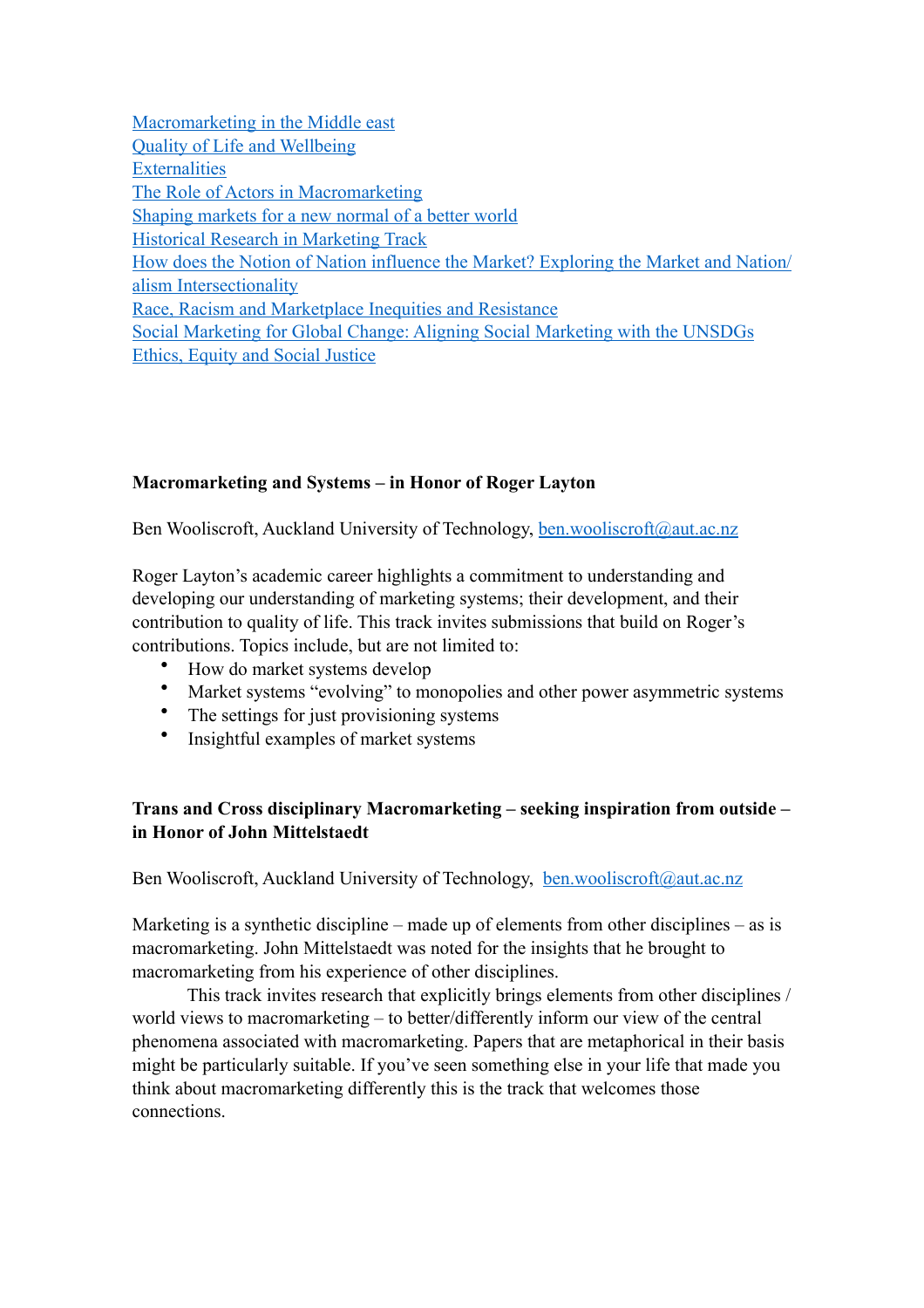### **Macromarketing Measurement and Methods**

Ben Wooliscroft, Auckland University of Technology, [ben.wooliscroft@aut.ac.nz](mailto:ben.wooliscroft@aut.ac.nz) Anthony Samuel, Cardiff Business School, samuela3@cardiff.ac.uk Francisco Conejo, University of Colorado, Denver, FRANCISCO.CONEJO@ucdenver.edu

Macromarketing concerns itself with complex, wicked and important problems (Wooliscroft, 2016). This leads to particular methodological issues and highlights the importance of well measured variables as inputs and the need for systems analysis and modelling. This track invites papers that deal with methodological and measurement focused research and developments related to macromarketing phenomena.

Wooliscroft, B. (2016). Introduction to the Special Issue on Research Methodology in Macro- marketing: Macromarketing Research; it's not rocket science. . . it's much harder, *Journal of Macromarketing* 36(1): 8–10.

### <span id="page-3-0"></span>**Globalisation, (Neo)Colonialism, and Marketing**

Olga Kravets, Royal Holloway, University of London [Olga.Kravets@rhul.ac.uk](mailto:Olga.Kravets@rhul.ac.uk)

Marcus Wilcox Hemais, Pontifical Catholic University of Rio de Janeiro

[marcus.hemais@iag.puc-rio.br](mailto:marcus.hemais@iag.puc-rio.br)

The track invites conceptual and empirical works that seek to understand the state of globalization, global markets, and global consumption today, and explore the ways that marketing is implicated in the current configuration of global interconnections, interdependencies, and inequalities. We welcome papers engaging with the questions of global and international aspects of marketing from post- and neo-colonial perspectives, as well as from decolonial perspectives/decononiality, as alternative proposals to the contemporary order of globalisation.

The topics of interest to this track include, but are not limited to, the following:

- marketing practices of global/transnational/multinational corporations (MNCs);
- workings of global non-for-profit/NGO/corporate philanthropy industrial complex;
- issues of cultural domination and cultural appropriation;
- resistance at grassroots and/or policy levels to a global market order; and, more broadly:
- borders and borderlands in a (post-)global market;
- rise and fall of an idea (globalisation);
- decentering Eurocentrism;
- transmodernization in marketing;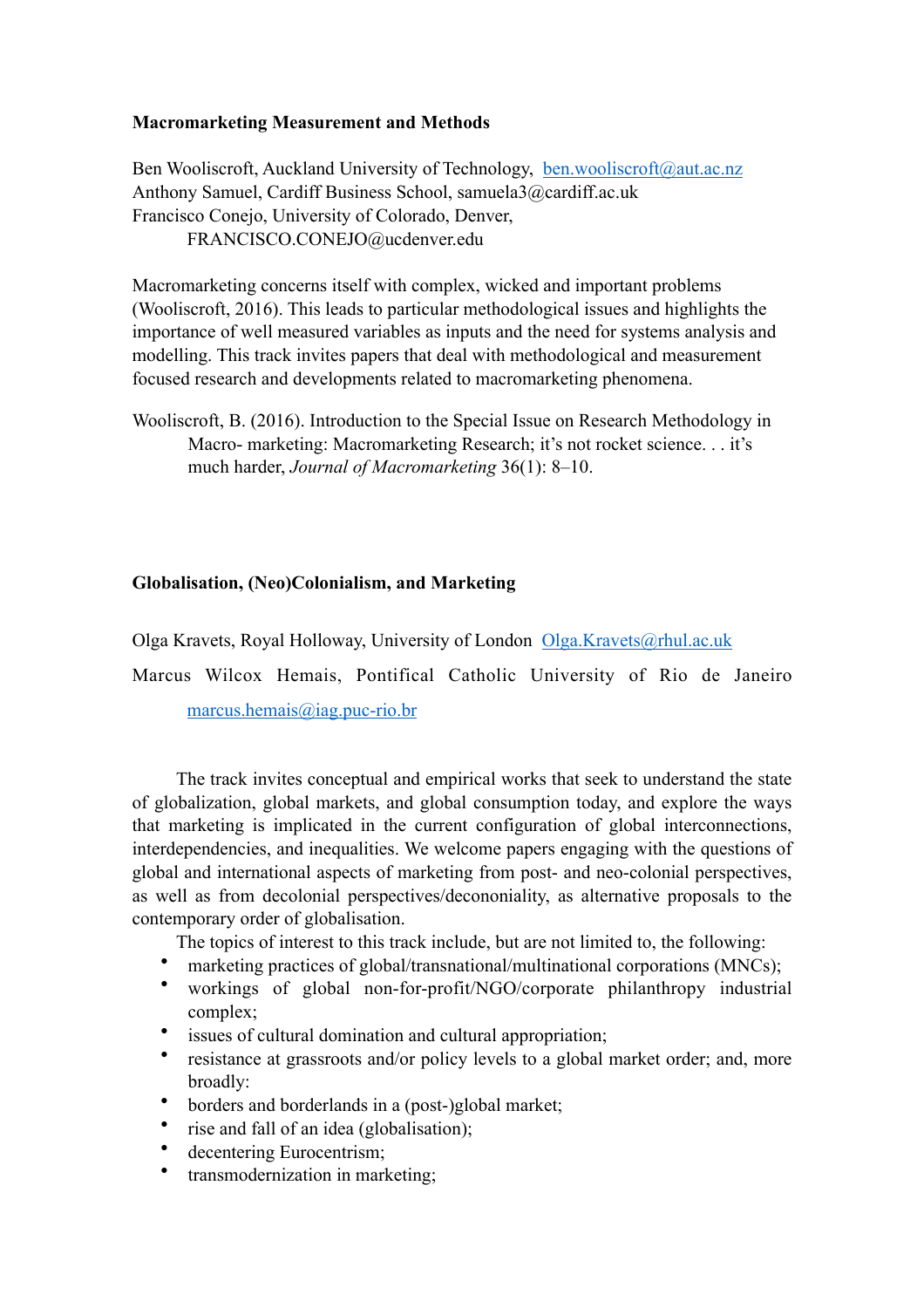- decolonial praxis from non-Eurocentric epistemes, especially in Africa, Asia and Latin America;
- decolonial criticism of coloniality in marketing; and
- decolonial responses to the Covid-19 pandemic.

This track is open to submissions that approach the subject of globalisation and (neo)colonialism from diverse theoretical perspectives and knowledge traditions, with aims to advance and update the debate on globalisation in Macromarketing. We therefore invite contributions, that are at any stage of research development, from scholars working in any epistemology or geographic region, who seek to engage with the topic of globalization defined broadly.

# <span id="page-4-0"></span>**Climate Change Adaptation and Mitigation: Challenges and Opportunities for Macromarketing**

Sabrina Helm, University of Arizona helm@arizona.edu Joya Kemper, University of Auckland *[j.kemper@auckland.ac.nz](mailto:j.kemper@auckland.ac.nz)* Victoria J. Little, RMIT Vietnam vicki.little@rmit.edu.vn

Marketing is embedded in the business systems that provision society, and that at the same time damage life-sustaining natural systems and cause global warming. The IPCC (2021) report's message is unequivocal: as long as we continue emitting  $CO<sub>2</sub>$  the climate will continue to warm. "Thankfully we know what to do: stop emitting  $CO<sub>2</sub>$ " (Science Media Centre, 2021, p. 1). We must evolve industrial logic into net zero carbon logic urgently and transition to a new Dominant Social Paradigm (DSP). For the marketing discipline, this includes critical discussion and reconfiguration of the linkages between marketing, a culture of overconsumption, and climate change. As macromarketing is the study of marketing systems, the effects of marketing on society, and the effects of society on marketing (Hunt, 1981), it presents an ideal lens for supporting climate adaptation and mitigation strategies (Mittelstaedt, Shultz, Kilbourne, & Peterson, 2014).

As we enter a "new normal" in terms of a raging climate emergency, macromarketing solutions are needed for entrenched systems of resource extraction that support increasingly materialistic consumer cultures and lifestyles. In the wider picture, lock-ins and path dependencies that frame consumer choices, and further reinforce current practice (Layton & Duffy, 2018) need to be dissolved. System rigidities that constrain change to marketing practice, marketing research, and marketing instruction, need to be challenged. Supporting businesses, public policymakers and consumers in mitigating and adapting to climate change is arguably the most critical issue for macromarketers today.

 Papers in this track explore the role of macromarketing vis-à-vis climate change by presenting conceptual or empirical research with *a higher-level of aggregation (i.e. macro) vs individual firm, brand, or consumer behavior (i.e. micro) implications*. Examples of possible topics include, but are not limited to the following: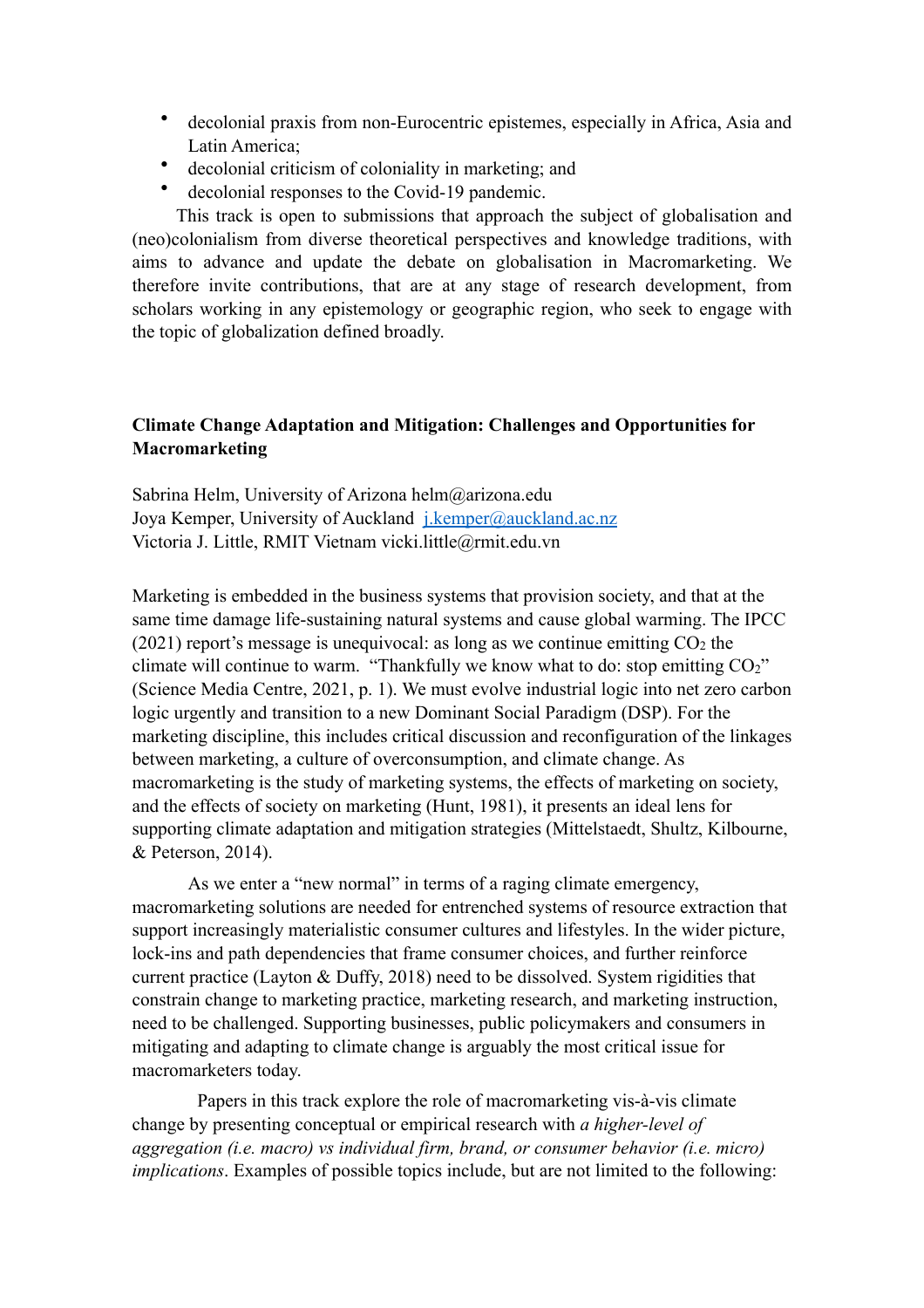### **Marketing and Business**

- 1. Business responses to overconsumption
- 2. Business opportunity in degrowth
- 3. Impacts of reduced (sustainable) consumption on current economic systems
- 4. Marketing strategies addressing climate change adaptation / mitigation
- 5. The role of marketing in affecting climate change-related public policy
- 6. Global and local marketing responses to climate change
- 7. Macro-social marketing in support of carbon neutrality

### **Marketing, Consumers and Societies**

- 8. Sustainable (de)growth for high, mid and low-income countries
- 9. Climate change-related consumer activism and boycotts of businesses
- 10. Consumer vulnerability and quality of life in the context of climate change
- 11. Climate change impacts on consumer wellbeing
- 12. Macromarketing implications of carbon-neutral (green) products and services
- 13. Climate change, social inequities and macromarketing responses

# **Marketing Education**

- 14. Climate change mitigation and adaptation in marketing education
- 15. Integrating climate change concerns into marketing case studies
- 16. Curriculum and pedagogical innovations in support of climate consciousness

# **Literature:**

- Hunt, S. D. (1981). Macromarketing as a multidimensional concept. Journal of Macromarketing, 1(1), 7-8.
- IPCC. (2021). Summary for Policymakers. Contribution of Working Group I to the Sixth Assessment Report of the Intergovernmental Panel on Climate Change UK, in press: Cambridge University Press.
- Layton, R., & Duffy, S. M. (2018). Path Dependency in Marketing Systems-where History Matters and the Future Casts a Shadow. Journal of Macromarketing, 38(4), 400-414.
- Mittelstaedt, J. D., Shultz, C. J., Kilbourne, W. E., & Peterson, M. (2014). Sustainability as megatrend: Two schools of macromarketing thought. Journal of Macromarketing, 34(3), 253-264.
- Science Media Centre. (2021). Expert reaction to the IPCC's Working Group 1 contribution to the Sixth Assessment Report. Retrieved from https:// www.sciencemediacentre.org/expert-reaction-to-the-ipccs-working-group-icontribution-to-the-sixth-assessment-report/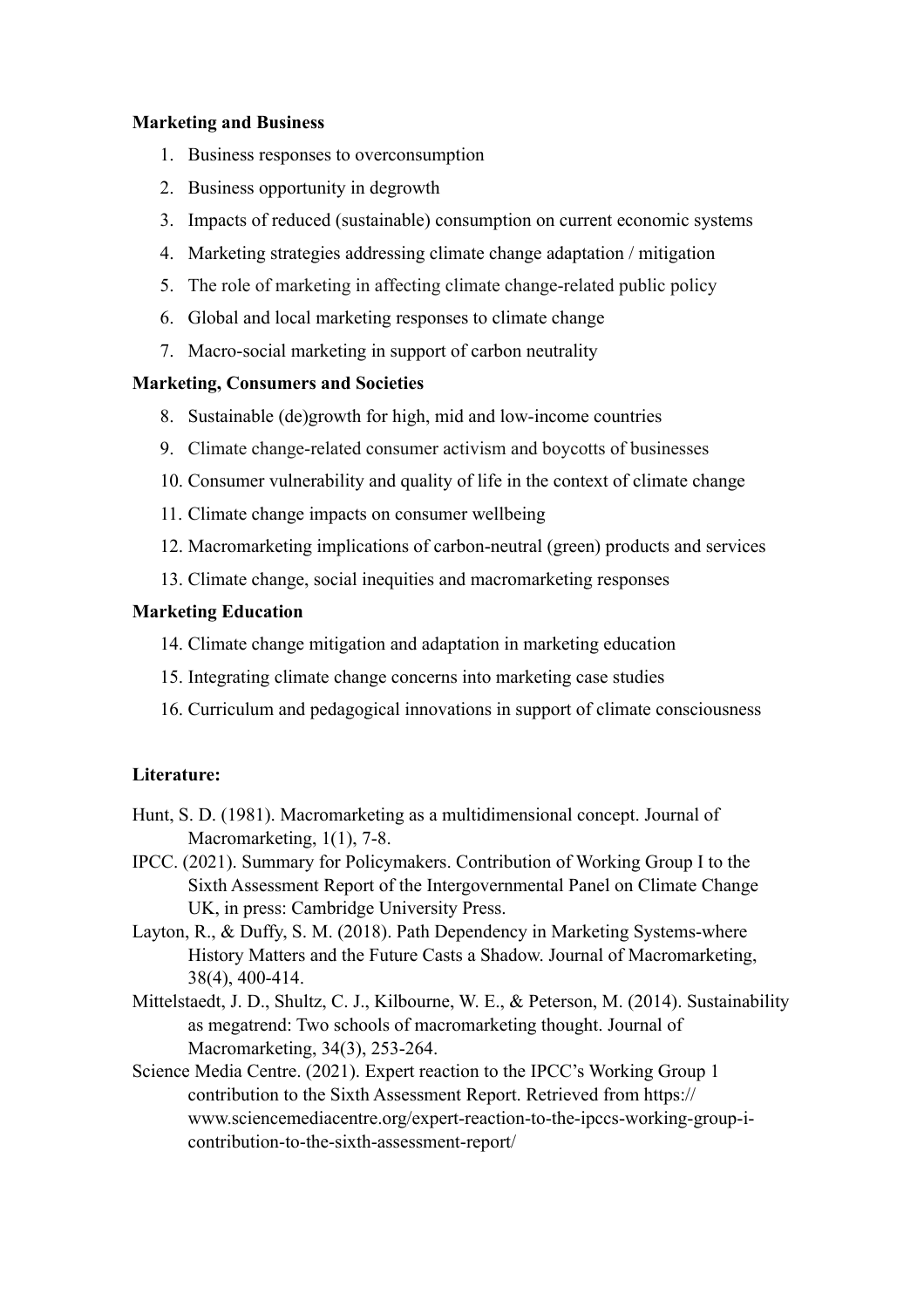#### <span id="page-6-0"></span>**Macromarketing Pedagogy**

Julie V Stanton, Penn State University, jvs11@psu.edu Stanley J. Shapiro, Simon Fraser University, stanley shapiro@sfu.ca

Efforts to advance the practice of macromarketing pedagogy have led to well-attended sessions at recent Macromarketing conferences, a related article in the Ruby issue of the *Journal of Macromarketing*, the establishment of an online repository for macromarketing teaching tools called *Pedagogy Place*, and a new section of the *Journal* dedicated exclusively to practical and researched pedagogical innovations suitable for teaching macromarketing. This year's conference track seeks to build on that momentum by offering a call for research and teaching innovations that contribute directly to enhancing success in engaging students with macromarketing in the classroom.

Contributions to the conference can include practical examples of exercises and projects that illustrate how macromarketing learning occurs; case studies with instructive guides for how they could be applied to specific learning contexts; teaching models which infuse macromarketing into traditional business classrooms; rigorous research studies of methods that yield macromarketing learning, etc. Contributors are particularly encouraged to identify sources of success or hurdles in applying their methods to various contexts. Pedagogy Track presentations at Macro 2022 may also be a first step to having your contribution subsequently published or cited at length in the new Macromarketing Pedagogy section of the *Journal of Macromarketing*. If interested but you have additional questions, feel free to contact either track chair.

#### <span id="page-6-1"></span>**Macromarketing Utopia**

Stanley J. Shapiro, Simon Fraser University, stanley shapiro@sfu.ca Julie V Stanton, Penn State University, jvs11@psu.edu

After years of relative neglect of the subject, there has recently been, within and throughout academic marketing, considerable interest in "Marketing for a Better World". However, so far only limited progress has been made in defining just what that better world would look like. And, carried to extremes, what would a truly Utopian macromarketing society be like? Could such a society really exist or is it rather a conceptual ideal toward which we should all strive? If the latter, how should and could we measure progress in that direction? What would be the quantitative metrics used to measure the degree of progress made in building such a society? What role would concepts like Socially Responsible Marketing, Socially Responsible Consumption and Socially Desirable Public Policy play? Does, for example, Nordic capitalism provide us with a route to a macromarketing Utopia? (Kotler 2020)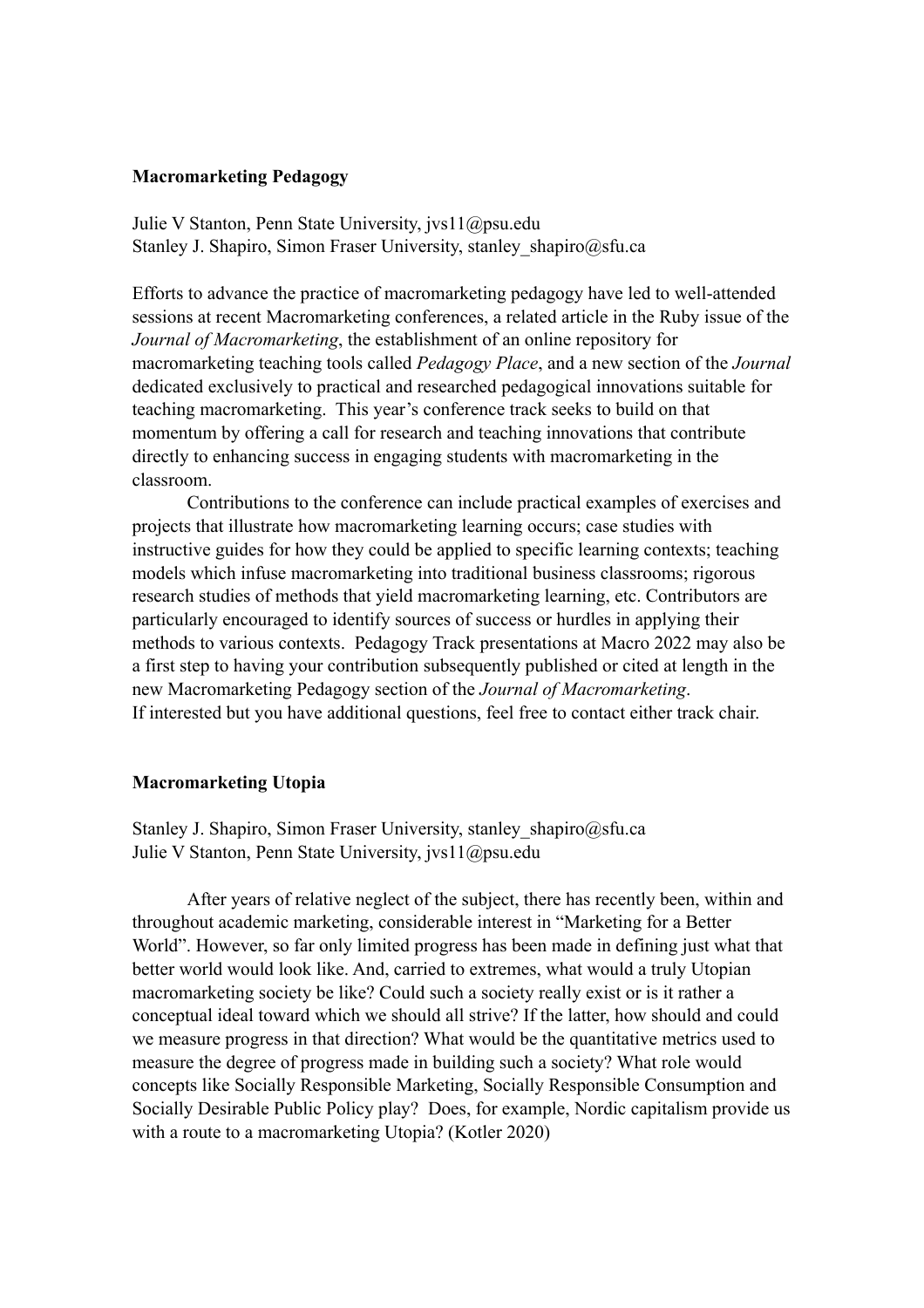Some years ago, Morris Holbrook (Holbrook, 1997) authored a retrospective ("hundred years plus" after the fact) macromarketing assessment of Edward Bellamy's *Looking Backward* which was first published in 1888 and long generally considered one of the most socially influential Utopian novels ever published (Bellamy, 1982). While Holbrook is no admirer of the socialistic society Bellamy proposed as ideal, he very favourably comments on that author's assessment of the myriad shortcomings of late nineteenth century marketing. He also notes how admittedly modernized versions of these shortcomings still existed more than a century later. Most "Better World"-oriented macromarketers will find both Bellamy's classic and the Holbrook review well worth reading.

However, Bellamy is only one of a very large number of authors who have written Utopian fiction over the centuries. Does any of this literature provide a framework for a far more ideal macromarketing society? If it does, how relevant is it or could it be in today's world? This track welcomes papers, or at least extended (5-page) abstracts, which explore this idea. Perhaps you have your own views of what an "ideal" or Utopian macromarketing world would be like. Such papers would be just as well received. After all, each one of us is entitled to our own view of a better world and our own ideas of how to get there. If you have such views, why not share them?

Contributions should focus, at least in part, on how in the society being advocated you would deal with the central concerns of macromarketing. How would such global issues as sustainability and the climate crisis be resolved? How would provisioning systems function (both market driven systems and prescriptive government ones) and how "just" or equal would income distribution be? What about overall Quality-of-Life? Attention might also be paid to the UN's Sustainable Development Goals both in designing your Utopia and measuring your degree of progress in getting there. Within this context, feel free to propose your own vision of the kind of society that would indeed be a macromarketing Utopia.

Those who live in different parts of the world at various stages of economic development may well have very different views of what would constitute a "good, true and beautiful" macromarketing world. We look forward to learning from your submissions to what extent this is true. We are also eager to receive enough geographically diverse submissions to present Macromarketing Utopia sessions in each of the three regions, Pacific, European and North American, in which the 2022 Macromarketing Conference will be centered. Hopefully, these sessions will also be the launching point for further research and publication on this topic.

#### **References**

Bellamy, Edward (1982). *Looking Backward 2000-1887* New York, Modern Library. Originally published in 1888.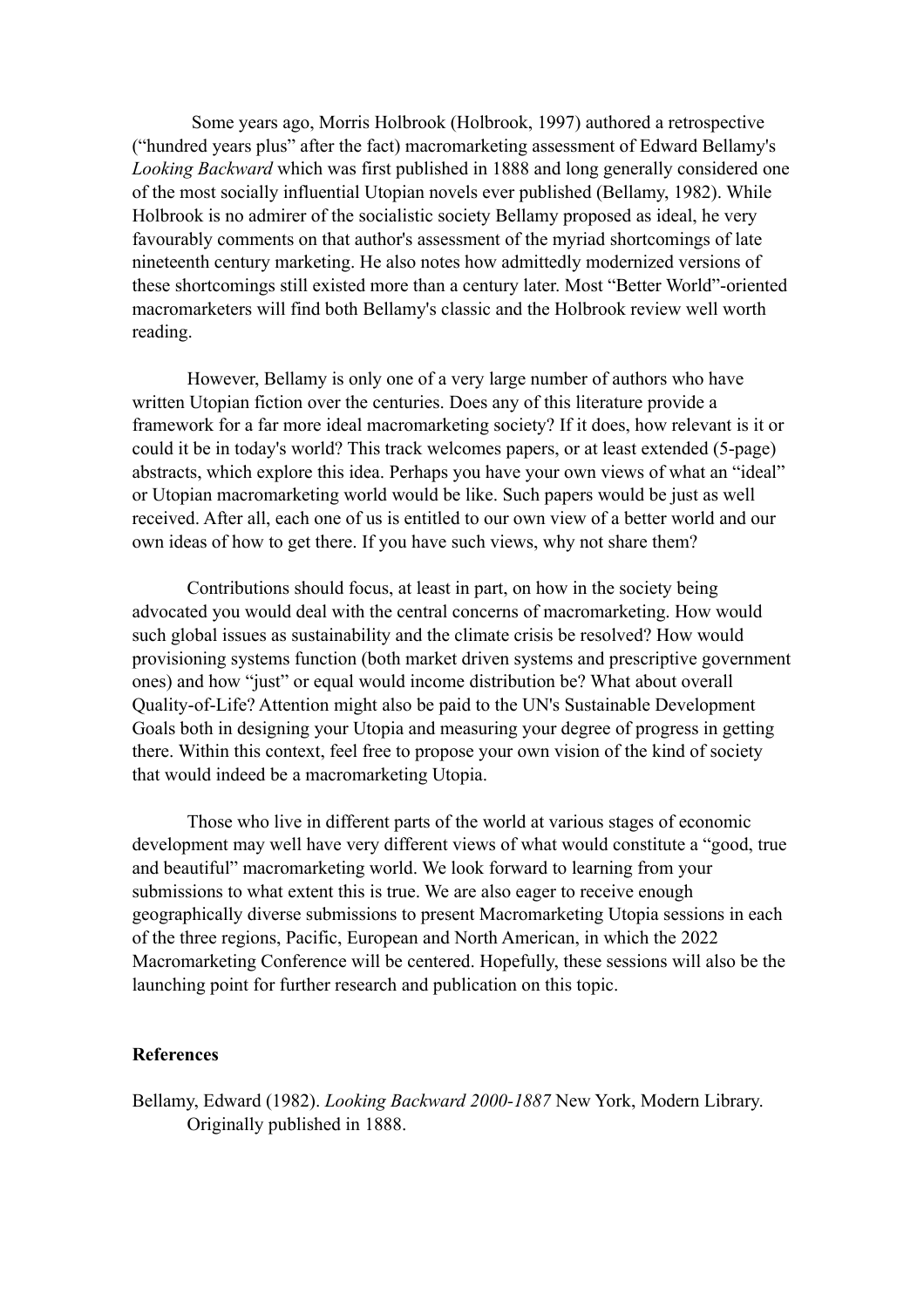- Holbrook, Morris B. (1997). Looking Back on *Looking Backward:* A retrospective review of Edward Bellamy's macromarketing classic, *Journal of Macromarketing*, 17 (1), 145-150.
- Kotler, Philip (2020). Is America ready for Nordic Capitalism? Available online at [https://4pkotler.medium.com/is-america-ready-for-nordic-capitalism](https://4pkotler.medium.com/is-america-ready-for-nordic-capitalism-e9756c85210b)[e9756c85210b](https://4pkotler.medium.com/is-america-ready-for-nordic-capitalism-e9756c85210b). 97566c852106talism e9756c852106. downloaded Sept 26, 2021.

### <span id="page-8-0"></span>**Food Marketing**

Claudia Dumitrescu, (primary contact person) Central Washington University Claudia.Dumitrescu@cwu.edu

Renée Shaw Hughner, Arizona State University renee.shaw@asu.edu

It has been more than 18 months since the world has been shattered by COVID-19. Our lives, work, daily habits have changed (perhaps forever). Most important - especially for macromarketing researchers, food marketers, and policy makers - the food system has been disrupted at unprecedented levels (e.g., the way food was/is distributed, sold, obtained, prepared and consumed) (Leone et al., 2020). In addition to an overwhelmed health system and life losses, COVID-19 has caused various issues for the global food system. Panic buying led to food scarcity in grocery stores and large food retailers; restaurants and food service outlets have been closed down, which resulted in people – all over the world – starting to cook at home for the first time, learning how to cook, and/or returning to *at home* meal cooking/preparation. Online food shopping, curbside pickup, and/or home delivery have become the new *norm*. In fact, it is expected that the online food purchase behavior will remain dominant even after the pandemic (Nielsen, 2020). "It will be conceivable any products and services which involved "high touch" or close proximity to others will be permanently impacted by the pandemic" (Zwanka and Buff, 2020, p. 4). These changes in consumer purchase behavior (and the way in which food is prepared/consumed), in addition to government-mandated business closures, had a negative impact on food growers and producers (Leone et al., 2020).

At the same time, one might argue that food has been an important coping tool during the pandemic. Food has helped families to come together at the 'dinner table', has become a great distraction - people learned how to cook/cooked at home for the first time, tried new recipes, exchanged food ideas and experiences via social media, etc. If the ability (and willingness) to cook and prepare meals at home will become the new practice - which could have a positive effect on family life - remains to be seen/ researched. Perhaps, demand for ready-to-cook food will increase for years to come, if people continue to eat home more often (Robobank, 2020).

The food supply chain has been affected in many ways. One issue was the absence of local or migrant workers - necessary for seasonal employment. Many countries (e.g., France, Britain) called for their unemployed individuals to work in the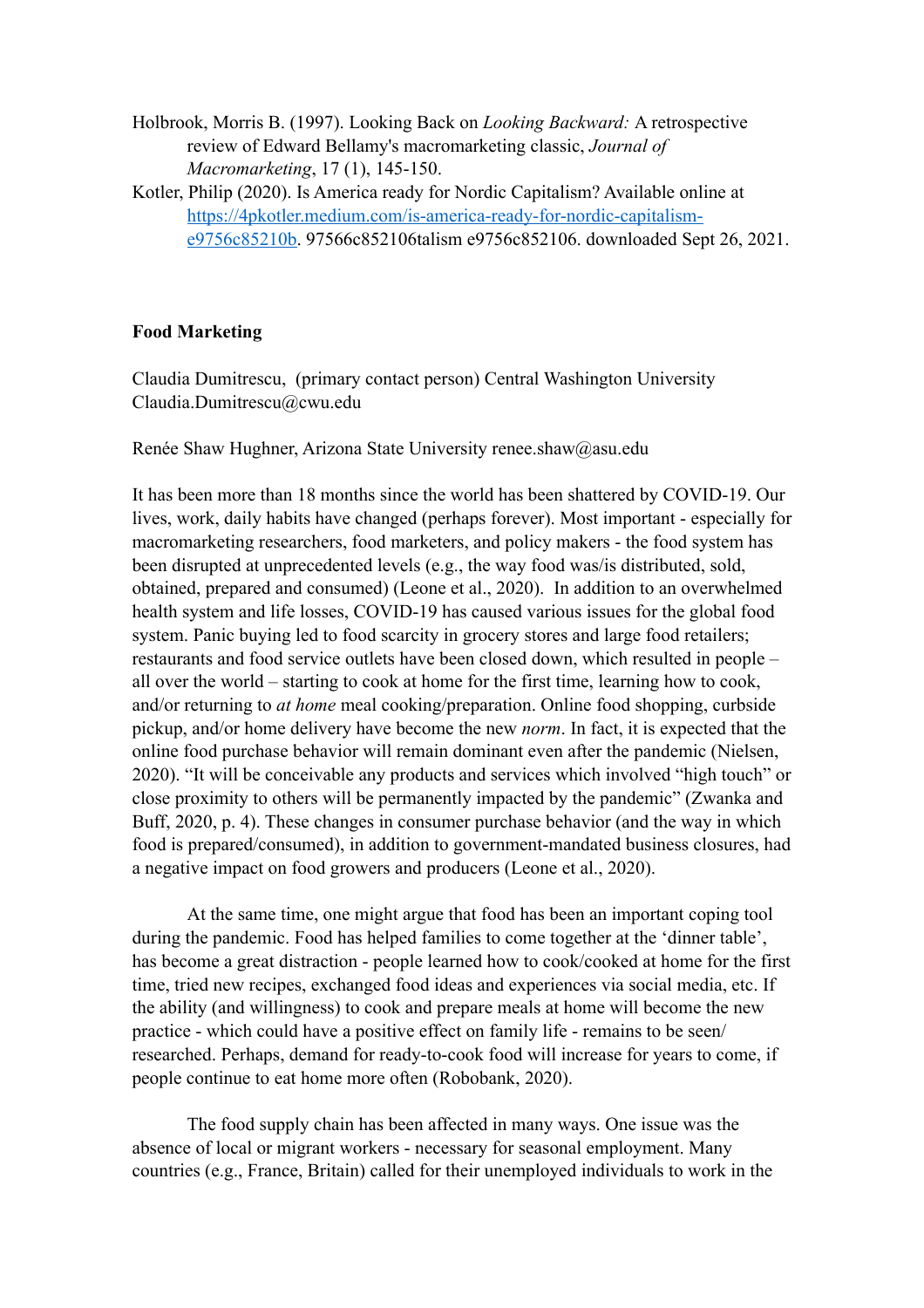fields and help with the harvest; nevertheless, due to illness and/or other restrictions, the workforce shortage continued. This crisis undermined the ability of farms and agribusinesses to work, caused delayed food and agricultural inputs deliveries, and disrupted the food supply to markets (ILO, 2020; Aday and Aday, 2020).

Food insecurity is another problem, which COVID-19 has only exacerbated. In the United States of America (U.S.), health issues such as diabetes, obesity, and coronary heart disease - just to name a few - have been strongly correlated with food insecurity. "Currently, data are still lacking to determine with certainty whether or not COVID-19 health outcomes are worse among the food insecure. However, since food insecurity has been shown to worsen COVID-19 comorbidities, it is likely that food insecurity also affects the severity of COVID-19 outcomes" (Smith and Wesselbaum, 2020, p. 2856). Although the projections of increased food insecurity rates in the U.S. are worrisome, Gundersen et al. (2021, p. 160) argue that:

"*they would have been far worse were it not for the resiliency of the agricultural supply chain in the face of COVID-19. Given that food prices are a key determinant of food insecurity (e.g., Gregory and Coleman-Jensen, 2013; Courtemanche et al., 2019), if there had been price increases due to agricultural supply chain breakdowns, the food insecurity rates we have estimated would have been much higher. In other words, the projected increase in food insecurity is due to projected increases in unemployment and poverty and not problems within the agricultural sector."*

Food insecurity transcends the U.S. borders and the food distribution system plays a major role globally. International coordination therefore is necessary to avoid or reduce disruptions to global and local trade flows (Smith and Wesselbaum, 2020).

The discussion above reveals just a few of many problems of the global food system caused by this global pandemic. Therefore, we invite scholars to submit their research that sheds light on these (or any other) issues caused by COVID-19. The dust has (somewhat) settled and we need to have a more thorough grasp of the lessons learned and challenges going forward. As we (hopefully) prepare to depart the pandemic times, what are the positives and negatives, which ones are here to stay and which ones are pandemic-related and will disappear? What policies, marketing practices, individual behaviors are needed to curb the negatives and sustain the positives? Will COVID-19 prompt structural changes across local, national, international governments and food industry players? Future disasters due to climate change and/or pandemics are rather imminent; how can we use the disruptions/challenges we faced, due to COVID-19, to be (better) prepared?

We encourage scholars to submit competitive papers, working papers, and/or abstracts

#### **References:**

Aday, S., & Aday, M. S. (2020). Impact of COVID-19 on the Food Supply Chain. *Food Quality and Safety*, *4*(4), 167-180.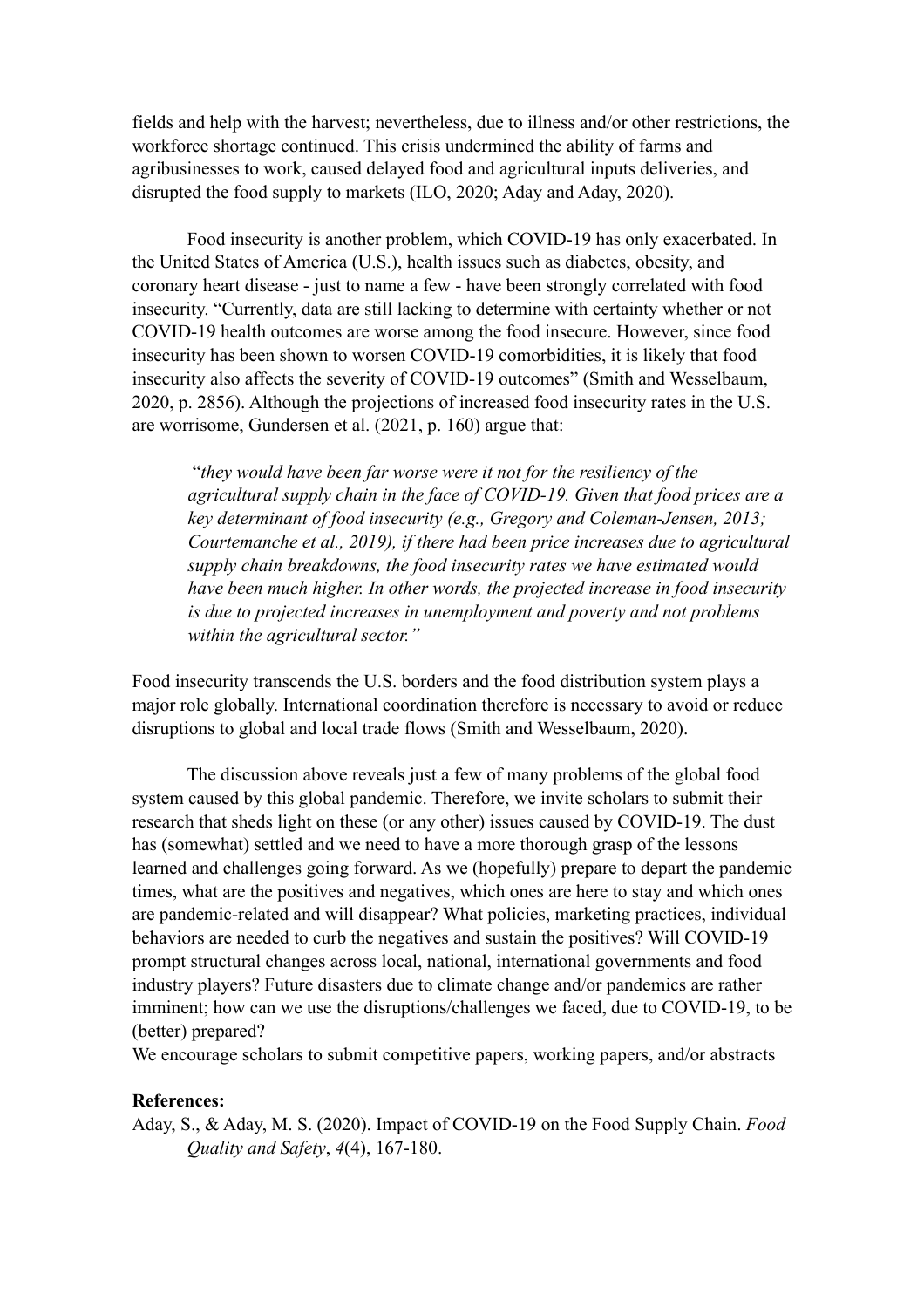- Courtemanche, C., A. Carden, X. Zhou, and Ndirangu, M (2019). Do Walmart Supercenters Improve Food Security? *Applied Economic Perspectives and Policy* 41(2): 177–198.
- Gregory, C., and Coleman-Jensen, A. (2013). Do High Food Prices Increase Food Insecurity in the United States? *Applied Economic Perspectives and Policy* 35: 679–707.
- Gundersen, C., Hake, M., Dewey, A., & Engelhard, E. (2021). Food Insecurity During COVID-19. *Applied Economic Perspectives and Policy*, 43(1), 153-161.
- ILO (International Labour Organization). (2020). COVID-19 and the Impact on Agriculture and Food Security [Online]. https://www.ilo.org/ wcmsp5/groups/ public/---ed\_dialogue/---sector/documents/briefingnote/ wcms\_742023.pdf.
- Leone, L. A., Fleischhacker, S., Anderson-Steeves, B., Harper, K., Winkler, M., Racine, E., ... & Gittelsohn, J. (2020). Healthy food retail during the COVID-19 pandemic: Challenges and future directions. *International Journal of Environmental Research and Public Health*, *17*(20), 7397.
- Nielsen (2020). Key Consumer Behavior Thresholds Identified as the Coronavirus Outbreak Evolves. https://www.nielsen. com/us/en/insights/article/2020/keyconsumer-behaviorthresholds-identified-as-the-coronavirus-outbreak-evolves/? utm\_source=sfmc&utm\_medium=email&utm\_campaign=newswire&utm\_conte nt=3-18-2020.
- Rabobank (2020). *Personal Review from Jack Shao*. Minneapolis, Minnesota: Hormel Foods Corporation, March 18.
- Smith, M. D., & Wesselbaum, D. (2020). COVID-19, Food Insecurity, and Migration. *The Journal of Nutrition*, 150(11), 2855-2858.
- Zwanka, R. J., & Buff, C. (2020). COVID-19 generation: A Conceptual Framework of the Consumer Behavioral Shifts To Be Caused by the COVID-19 Pandemic. *Journal of International Consumer Marketing*, 33(1), 58-67.

### <span id="page-10-0"></span>**Macromarketing in the Middle east**

Masoud Karami m.karami@otago.ac.nz

The Middle east, due to its contextual characteristics, present both challenges and opportunities for both its domestic populations as well as the larger global community. Middle east is important in several aspects. First, it holds some of the oldest civilizations in the world with deeply rooted cultures and cultural identities. Second, the region is extremely rich in natural resources with a great amount of wealth, and finally it has been of great interest and attention by other countries of the world during the contemporary history.

Against this critical importance, there is few studies about the Middle eastern countries in macromarketing literature. The few existing studies were also more or less based on the western perspective, overlooking *subtle cultural and ideological* differences (Bruton et al. 2021). Developing indigenous theories based on the unique characteristics of the local contexts may provide a more realistic picture of the region, and therefore, more humane and acceptable solutions for the issues of the region.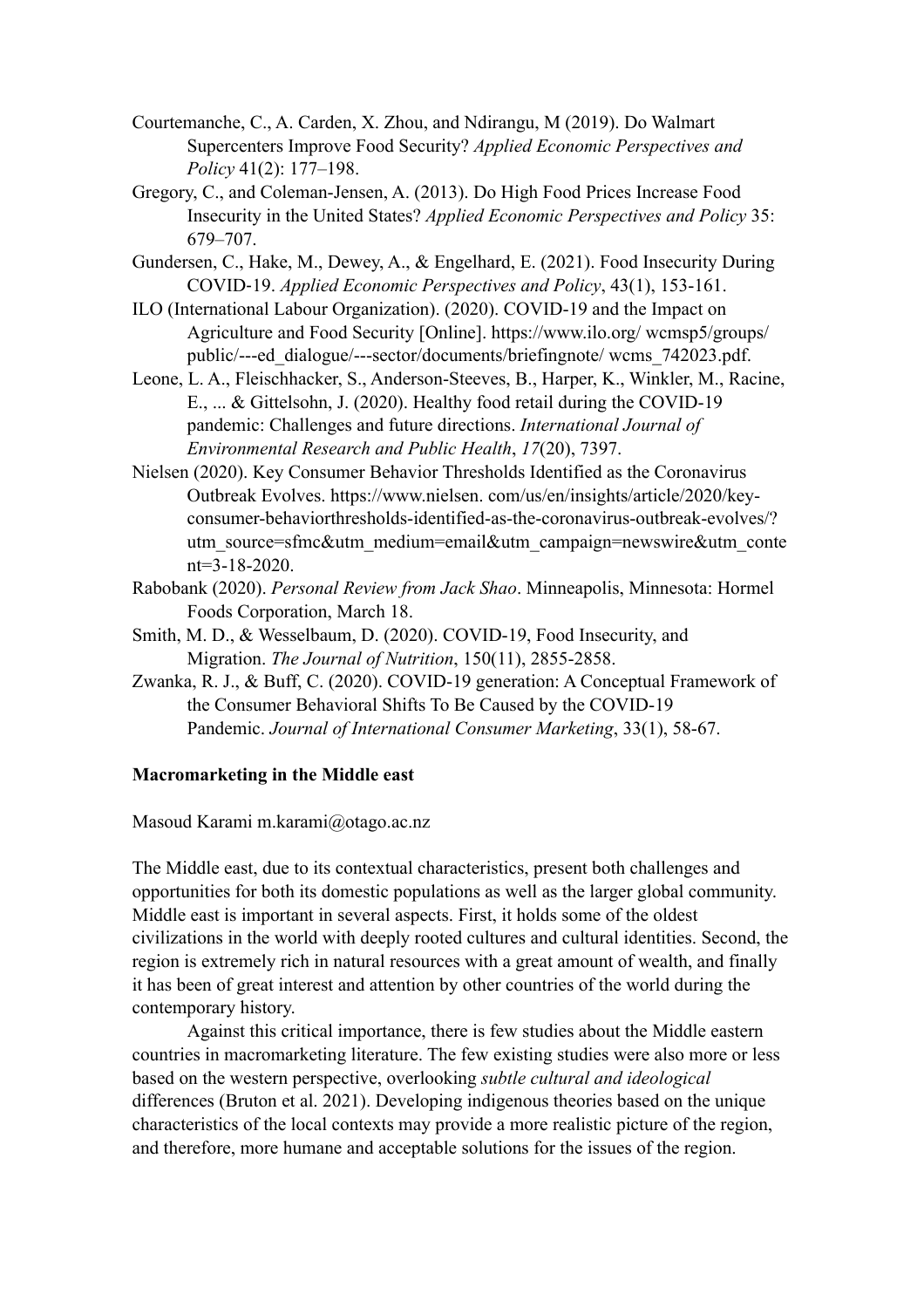Developing indigenous theories can also enable scholars to develop and contextualize research methodologies (Bruton et al. 2021).

We invite papers with focus on the topics such as:

- Culture and macromarketing in the Middle east
	- Culture and consumption in the Middle east
	- Culture and business practices Middle east
- Political economics and macro marketing in the Middle east
	- **•** International sanctions and consumers' everyday life in the Middle east
	- **•** International sanctions and consumers' perception of globalization
	- Global brands in the Middle east
	- Postcolonial theories and macrmarketing in the Middle east
- Religion and macromarketing in the Middle east
	- Religious beliefs and consumption/business practices in the in the Middle east
	- Spirituality and consumption/business practices in the in the Middle east
- **Methodology** 
	- Anthology and epistemology of research on/in the Middle east
	- New methods for data collection and interpretations

# <span id="page-11-0"></span>**Quality of Life and Wellbeing**

Alexandra Ganglmair-Wooliscroft [a.ganglmair@massey.ac.nz](mailto:a.ganglmair@massey.ac.nz) Ahmet Ekici (Bilkent University, Ankara, Turkey; ekici@bilkent.edu.tr)

This track invites papers dealing with QOL and Well-being in the context of consumption and/or other macromarketing topics. Well-being and Quality of Life (QOL) have become buzzwords with companies and public policy makers, with numerous well-being initiatives, well-being budgets and well-being (or QOL) indices proposed around the world. The relationship between issues of consumption and QOL / Well-being issues is complex. We encourage quantitative and qualitative research that explores these (complex) relationships. Papers submitted to this track should treat QOL/ Well-being as a key variable / concept rather than as implicit outcome.

# <span id="page-11-1"></span>**Externalities**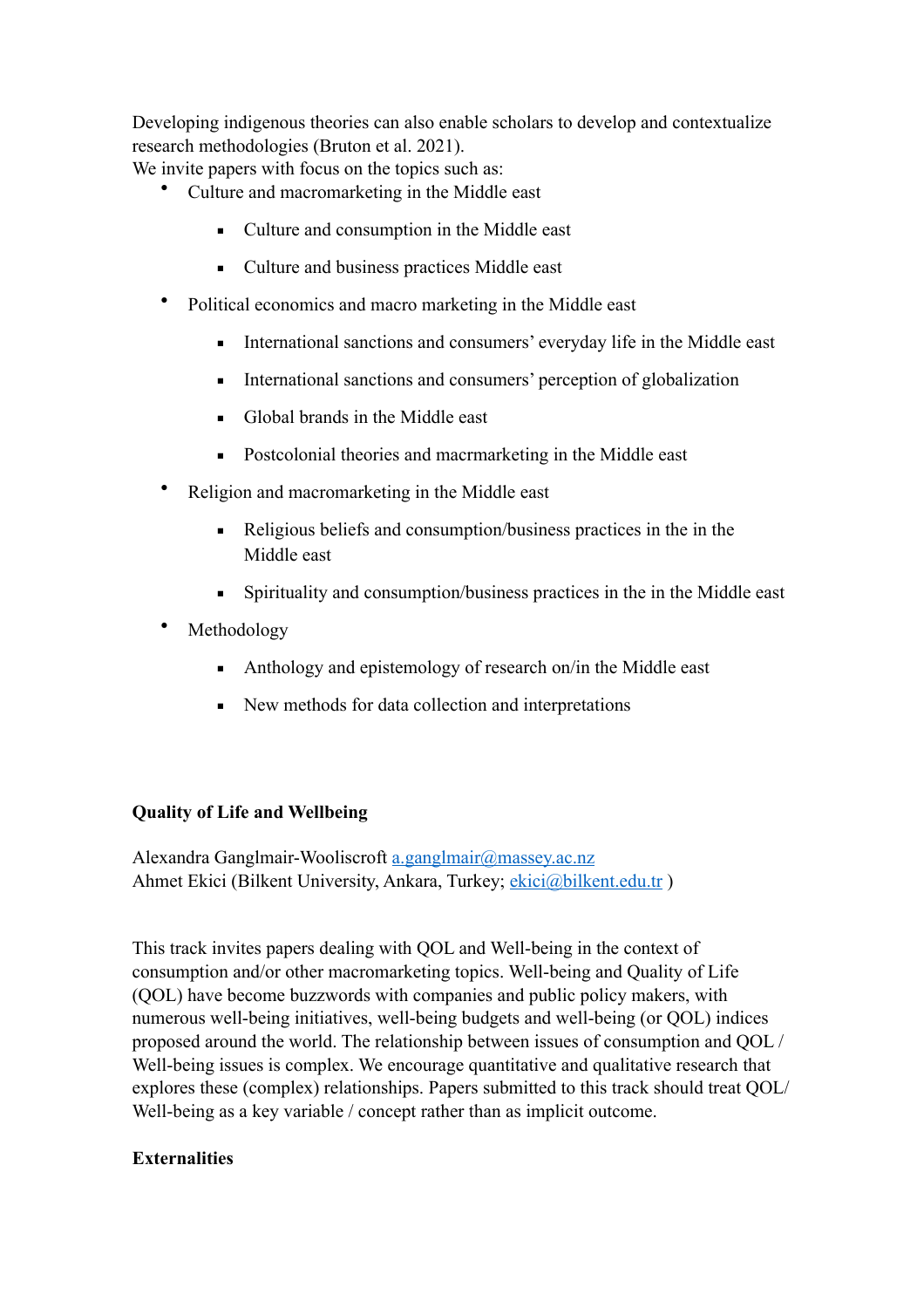Shoaib M. F. Padela Auckland University of Technology shoaib.shoaib@aut.ac.nz

Externalities, occurring in production and consumption situations (Hartwick  $\&$ Olewiler, 1986), are the uncalculated costs and benefits of exchange, accruing to the transacting parties themselves and/or parties external to the transaction (Mundt, 1993; Mundt & Houston, 2010; Nason, 1989). The social externalities that impact people are an essential macromarketing concern (Fisk, 1981) and frequently described as a system's problem (Laczniak, 2017; Meade & Nason, 1991). The externalities in marketing systems are not only environmental; they are also, symbolic, and expressive affecting individuals, societies and cultures around the world (Klein, 1999; Padela, Wooliscroft, & Ganglmair-Wooliscroft, 2021). This track aims to advance the discussion on societal consequences of marketing practices on a local, regional, national, or global level. The track focuses on research studying the ubiquitous externality phenomenon that has or could have an effect on the environment, culture, society and respective systems. Submissions can be theoretical, empirical, interpretive, qualitative, or quantitative. Full papers and research-in-progress (extended abstracts) are equally encouraged.

#### **References:**

- Fisk, G. (1981). An Invitation to Participate in Affairs of the Journal of Macromarketing. *Journal of Macromarketing*, 1(1), 3-6.
- Hartwick, J. M., & Olewiler, N. D. (1986). *The Economics of Natural Resource Use* (2nd ed.). New York: Harper & Row.
- Klein, N. (1999). *No logo: taking on the brand bullies*. New York, Picador.
- Laczniak, G. R. (2017). The Hidden Costs of Hidden Costs. *Journal of Macromarketing*, 37(3), 324-327.
- Meade, W. K., & Nason, R. W. (1991). Toward A Unified Theory of Macromarketing: A Systems Theoretic Approach. *Journal of Macromarketing*, 11(2), 72-82.
- Mundt, J. (1993). Externalities: Uncalculated Outcomes of Exchange. *Journal of Macromarketing*, 13(2), 46-53.
- Mundt, J., & Houston, F. S. (2010). Ubiquitous Externalities: Characteristics, Climate, and Implications for Post-Acquisition Behaviors. *Journal of Macromarketing*, 30(3), 254-269.
- Nason, R. W. (1989). The Social Consequences of Marketing: Macromarketing and Public Policy. *Journal of Public Policy & Marketing*, 8(1), 242-251.
- Padela, S. M. F., Wooliscroft, B., & Ganglmair-Wooliscroft, A. (2021). Brand Externalities: A Taxonomy. *Journal of Macromarketing*, 41(2), 356–372.

# <span id="page-12-0"></span>**The Role of Actors in Macromarketing**

Kelley Anderson, College of Charleston, [andersonkb@cofc.edu](mailto:andersonkb@cofc.edu) Anastasia Thyroff, Clemson University, [thyroff@clemson.edu](mailto:thyroff@clemson.edu)

Marketing systems are a traditional focus of macromarketing (Peterson 2016). Marketing systems are multilayered consisting of macro logics and institutions in which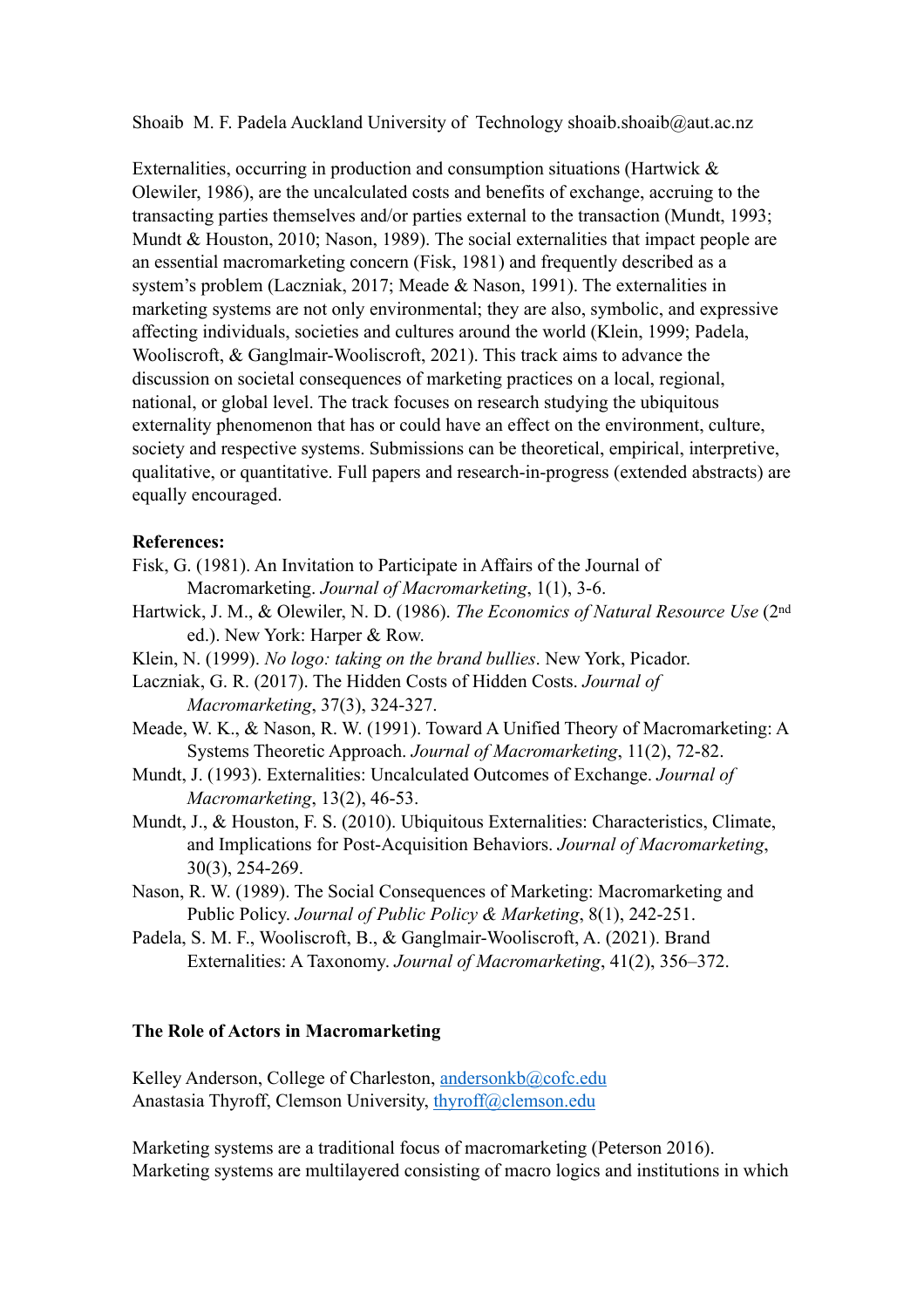micro actors are embedded (Layton 2010). The term actor within marketing, including the *Journal of Macromarketing*, has been used loosely and takes on many meanings pending the theoretical framing.

For instance, in expanding an understanding of marketing systems, Layton (2019) defined actors as, "The individuals and entities… (that) each bring differing sets of capabilities, such as capital – economic, social and political – to an exchange" (p. 215). Leaning into institutional theory, Coskuner-Balli et al. (2021) view market actors as individuals, organizations, and brands. Borrowing from actor-network theory and new materialisms literature, Scott et al. (2014) view actors as human, non-human and material objects that have power to shape the social world. In-line with servicedominant logic, Vargo (2011) define actors as social (human) individuals and collections that interact to cocreate value.

What these definitions have in common, when viewed from macromarketing, is that actors do not exist on their own. Instead, they are interacting within an ever shifting and evolving market system (Layton 2019). In tandem with the conference theme of "Macromarketing in the new normal" where the hope is to "improve the world," this track invites papers that continue to advance discussions on what it means to be an actor within macromarketing, and how actors are viewed within a multi-level and dynamic market system. We welcome manuscripts with diverse philosophical understanding of actors to help advance these conversations. Examples of possible topics and research questions include, but are not limited to the following:

- What is an actor in macromarketing?
- What roles do actors play in macromarketing?
- How do actors embed resources in macromarketing?
- Theoretical and ontological reviews of actors in macromarketing.
- Technology as an actor.
- The role of actors and well-being.
- How is social responsibility enacted by marketing actors?
- How are actors changing as a result of the pandemic?
- How are whistleblower actors making dynamic change within marketing systems?
- How can social actors be change agents in the spread of inclusive concepts?
- Historical actors that continue to impact present marketing system dynamics.

Coskuner-Balli, G., Pehlivan, E., & Üçok Hughes, M. (2021). Institutional Work and Brand Strategy in the Contested Cannabis Market. *Journal of Macromarketing*, 02761467211029243.

Layton, R. A. (2010). Marketing Systems, Macromarketing and the Quality of Life. In P. Maclaran, M. Saren, B. Stern, & M. Tadajewski, *The SAGE Handbook of Marketing Theory* (pp. 415–442). SAGE Publications.

Peterson, M. (2016). Think Macro! *Journal of Macromarketing*, *36*(2), 124–125.

- Scott, K., Martin, D. M., & Schouten, J. W. (2014). Marketing and the new materialism. *Journal of Macromarketing*, *3*, 282–290.
- Vargo, S. L. (2011). From Micro to Macro: Stakeholders and Institutions. *Journal of Macromarketing*, *31*(2), 125–128.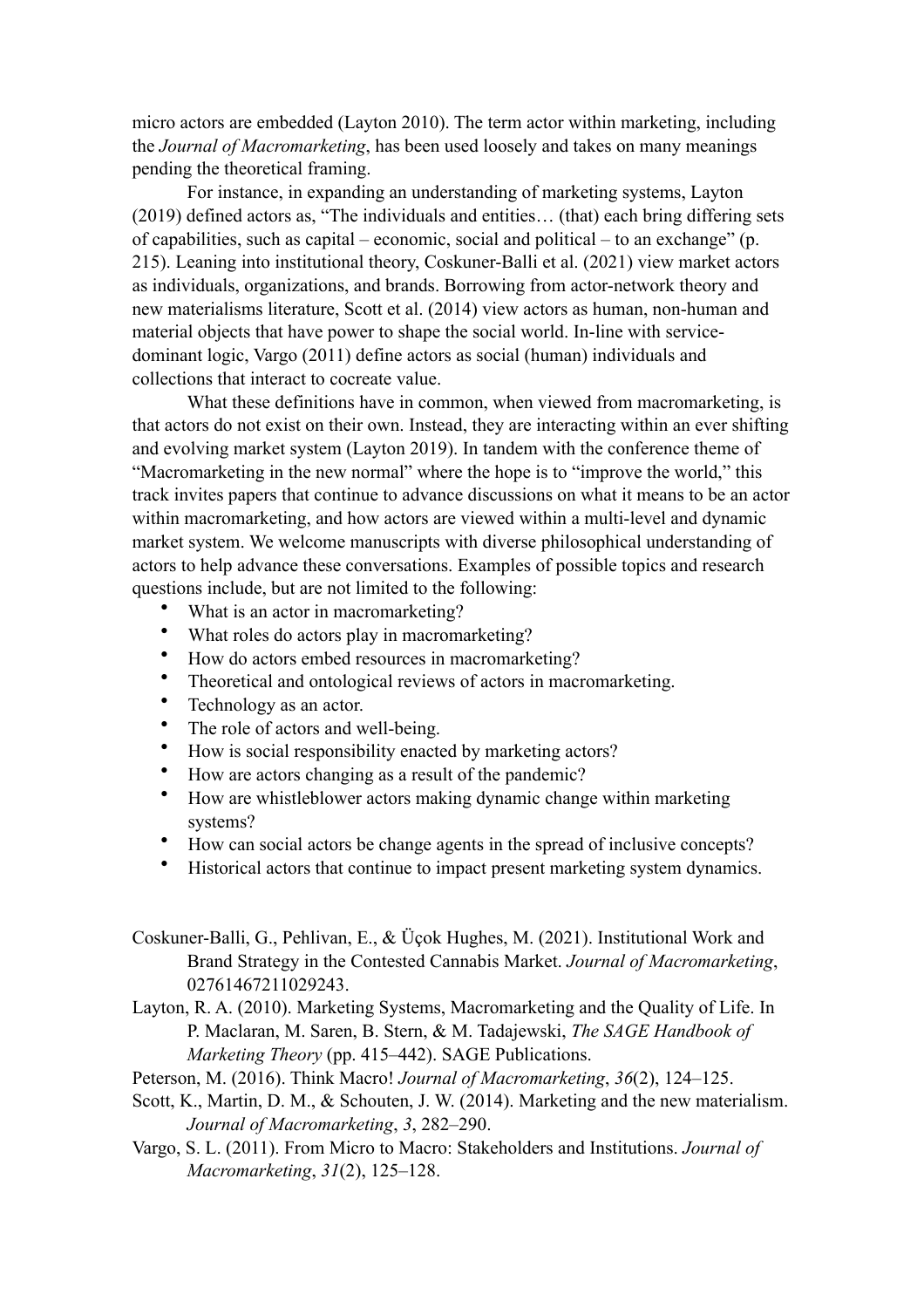### <span id="page-14-0"></span>**Shaping markets for a new normal of a better world**

#### Jonathan Baker – Auckland University of Technology, [jonathan.baker@aut.ac.nz](mailto:jonathan.baker@aut.ac.nz)

Building on foundational work in macromarketing (Layton, 2007; 2019) and elsewhere (Vargo et al., 2015), scholarly interest in market-shaping has increased dramatically in the last two decades (Sprong et al., 2021). Market-shaping is defined as the intentional efforts of firms (Kindström et al., 2018), consumers (Diaz Ruiz & Makkar, 2021), regulators (Kaartemo, Nenonen, & Windahl, 2020), NGOs (Ruiz et al., 2020) collectives (Baker & Nenonen, 2020; Maciel & Fischer, 2020), and other actors to create, transform, disrupt, or maintain markets (Hawa, Baker, & Plewa, 2020; Nenonen et al., 2019). The market-shaping perspective abandons the traditional view, predominant in most business literature, that markets are exogenous entities. Instead, markets are seen as complex adaptive systems, performed by the actors embedded within them. By extension, as markets are performed by embedded actors, deliberately changing what actors do, think, believe, assume and accept, can lead to changed markets.

However, until now market-shaping research has largely remained focused on research into commercial consumer or business markets, where improved competitive success is the goal. Research into how markets that deliver improved social or environmental outcomes might be shaped is only recently emerging. For example, some attention has been paid to market-shaping to promote sustainable practices in the case of biogas in Sweden (Ottosson et al., 2020), and how unsustainable market practices are reproduced in Swedish supermarkets (Yngfalk, 2019). But a more comprehensive understanding of how markets can be shaped for a new normal of improved social and environmental outcomes is needed.

This track welcomes any submissions broadly related to the deliberate shaping or maintaining of market systems. However, submissions relating to shaping markets for improved social or environmental outcomes are especially welcome.

#### **References**

- Baker, J.J., & Nenonen, S. (2019). Collaborating to shape markets: Emergent collective market work. *Industrial Marketing Management, 85*(2020), 240-253.
- Diaz Ruiz, C., & Makkar, M. (2021). Market bifurcations in board sports: How consumers shape markets through boundary work. *Journal of Business Research*, *122*, 38–50.
- Hawa, J., Baker, J., & Plewa, C. (2020). Composing markets: A framework of intentionality in market-shaping. *Journal of Business Research*, *121*, 47-57.
- Kaartemo, V., Nenonen, S., & Windahl, C. (2020). Institutional work by market-shaping public actors. *Journal of Service Theory and Practice*, *30*(4/5), 401-435.
- Kindström, D., Ottosson, M., & Carlborg, P. (2018). Unraveling firm-level activities for shaping markets. *Industrial Marketing Management*, *68*, 36-45.
- Layton, R. A. (2007). Marketing systems—A core macromarketing concept. *Journal of Macromarketing*, 27(3), 227-242.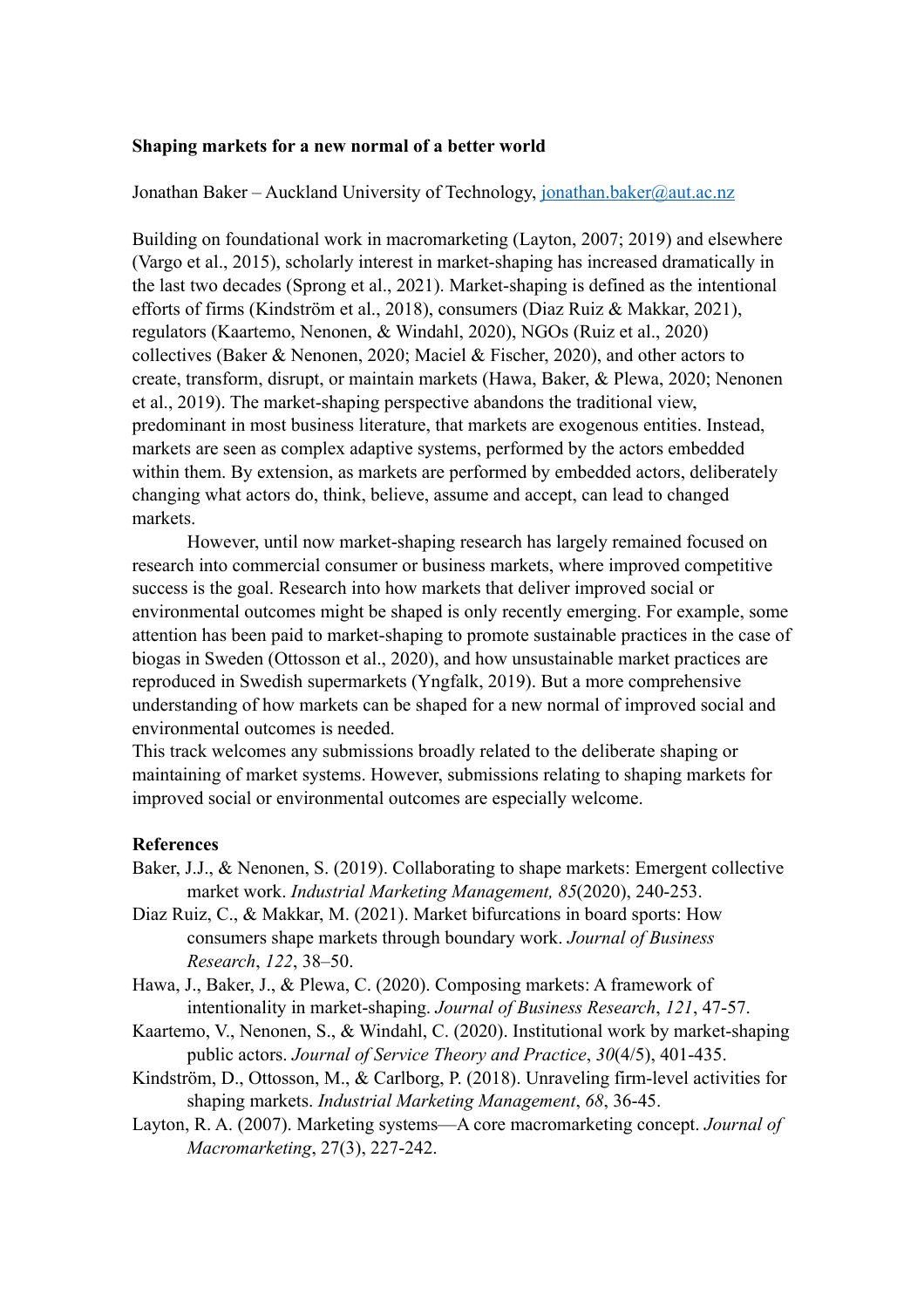- Layton, R. (2019). Marketing systems–looking backward, sizing up and thinking ahead. *Journal of Macromarketing*, 39(2), 208-224.
- Maciel, A. F., & Fischer, E. (2020). Collaborative market driving: How peer firms can develop markets through collective action. *Journal of Marketing*, *84*(5), 41-59.
- Nenonen, S., Storbacka, K., & Frethey-Bentham, C. (2019). Is your industrial marketing work working? Developing a composite index of market change. *Industrial Marketing Management, 80*(2019), 251-265.
- Ottosson, M., Magnusson, T., & Andersson, H. (2020). Shaping sustainable markets: A conceptual framework illustrated by the case of biogas in Sweden. *Environmental Innovation and Societal Transitions, 36*(2019), 303-320.
- Ruiz, C. A. D., Baker, J. J., Mason, K., & Tierney, K. (2020). Market-scanning and market-shaping: Why are firms blindsided by market-shaping acts? *Journal of Business & Industrial Marketing*, *35*(9), 1389-1401.
- Sprong, N., Driessen, P. H., Hillebrand, B., & Molner, S. (2021). Market innovation: A literature review and new research directions. *Journal of Business Research*, 123, 450-462.
- Vargo, S. L., Wieland, H., & Akaka, M. A. (2015). Innovation through institutionalization: A service ecosystems perspective. *Industrial Marketing Management*, *44*, 63-72.
- Yngfalk, C. (2019). Subverting sustainability: Market maintenance work and the reproduction of corporate irresponsibility. *Journal of Marketing Management*, 35(17-18), 1563-1583.

#### <span id="page-15-0"></span>**Historical Research in Marketing Track**

Francisco Conejo - University of Colorado Denver E-mail: [francisco.conejo@ucdenver.edu](mailto:francisco.conejo@ucdenver.edu)

Terrence H. Witkowski - California State University, Long Beach E-mail: [terrence.witkowski@csulb.edu](mailto:terrence.witkowski@csulb.edu)

Jayne Krisjanous- Te Herenga Waka—Victoria University of Wellington, NZ E-mail: [jayne.krisjanous@vuw.ac.nz](mailto:jayne.krisjanous@vuw.ac.nz)

The very first issue of the *Journal of Macromarketing* explicitly mentioned history as one of Macromarketing's main foci (Fisk 1981). Historical research later became quite prevalent within the journal and today accounts for about ten percent of content. A significant body of literature, including a number of special issues, has been published. It has grown in terms of diversity and now addresses a rich variety of topics (Jones and Shaw 2006).

As in prior Macromarketing Conferences, we are organizing a track on historical research in marketing. The track's importance resides in historical research being able to inform macromarketers about the persistence, change, and disappearance of marketing phenomena (Hollander, Nevett, and Rassuli 1996). By gaining insights as to how and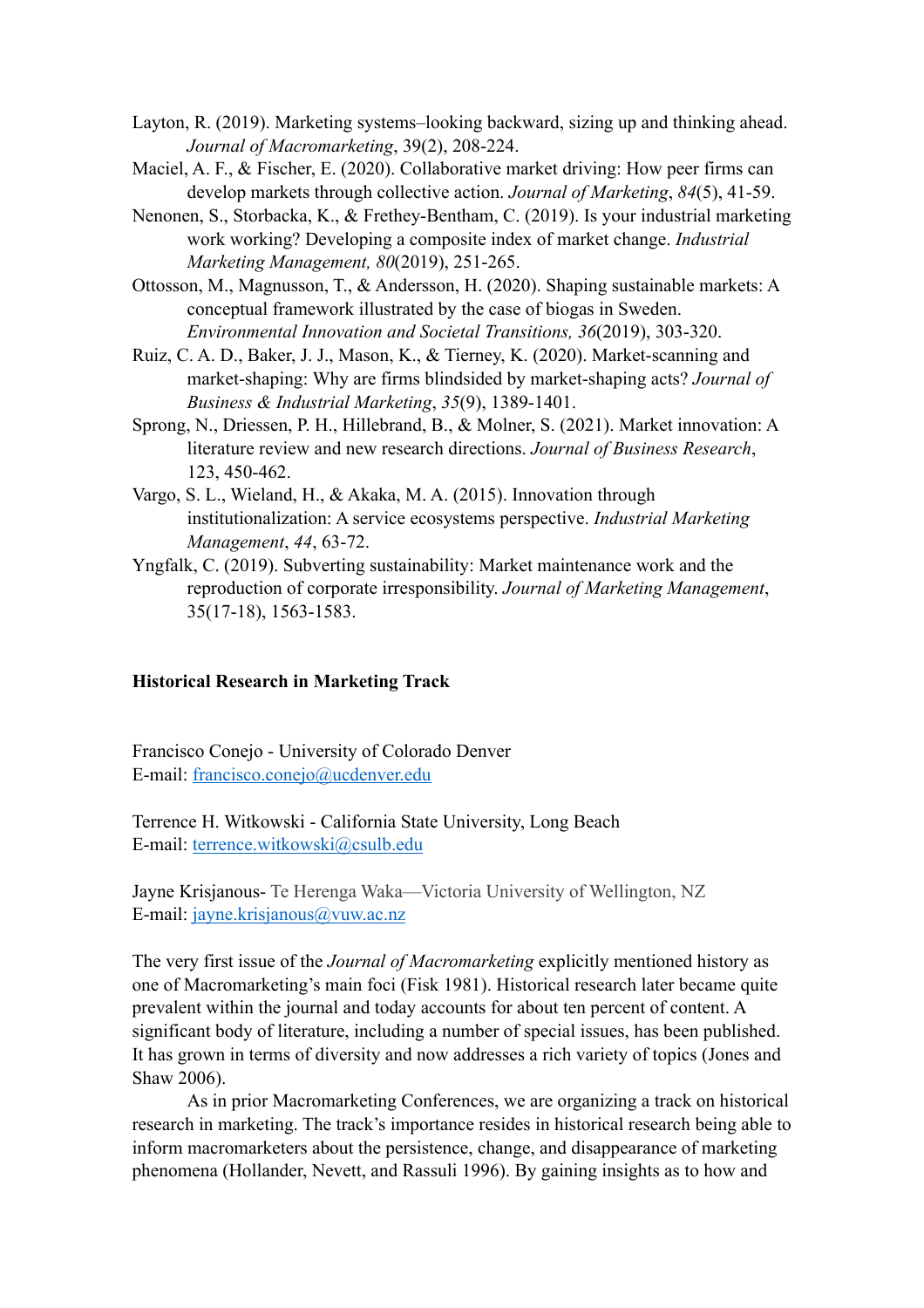why markets evolve, researchers will be better poised to understand present and future market conditions. These insights are especially valuable in today's complex environment, for researchers who neglect the past have an incomplete picture of marketing phenomena (Fullerton 1987). As Jones and Shaw (2006, p. 190) stated, historical research helps macromarketers "look back to see ahead."

In line with how the field of marketing history is generally understood, the track will cover the history of both marketing thought and practice, as well as the environmental conditions that influenced their evolution over time (Nevett and Hollander 1994). Specifically, topics to be addressed include, though are not limited to,

- Bodies of literature, books, articles, or influential scholars,
- Philosophies, schools of thought, theories, and concepts,
- Marketing functions, activities, and techniques,
- Product categories and individual brands,
- Consumer behavior and aggregate consumption patterns,
- Industries, companies, organizations, or individuals,
- Particular regions, countries, and cities,
- Representations of indigenous peoples in marketing
- Socio-economic conditions and trends,
- Socio-cultural norms and values.
- Government intervention and regulation,
- Innovative research methodologies,
- Environments, participants, and flows of marketing systems, and
- The impact of globalization and technological development on all the above.

# **References:**

Fisk, George (1981), "An Invitation to Participate in Affairs of the Journal of Macromarketing," *Journal of Macromarketing*, 1 (1), 3-6.

- Fullerton, Ronald A. (1987), "The Poverty of Ahistorical Analysis: Present Weakness and Future Cure in U.S. Marketing Thought," in *Philosophical and Radical Thought in Marketing*, Fuat Firat, Nikhilesh Dholakia and Richard P. Bagozzi, eds. Lexington, MA: Lexington Books.
- Hollander, Stanley C., Terence Nevett, and Kathleen M. Rassuli (1996), "From the History Section Editors," *Journal of Macromarketing*, 16 (1), 89-90.
- Jones, D. G. Brian and Eric H. Shaw (2006), "Historical Research in the Journal of Macromarketing, 1981–2005," *Journal of Macromarketing*, 26 (2), 178-192.
- Nevett, Terence and Stanley C. Hollander (1994), "Toward a Circumscription of Marketing History: An Editorial Manifesto," *Journal of Macromarketing*, 14 (1), 3-7.

# **How does the Notion of Nation influence the Market? Exploring the Market and Nation/alism Intersectionality**

Arindam Das - chair (Alliance University, Bangalore, India; [arindam.das@alliance.edu.in](mailto:arindam.das@alliance.edu.in) )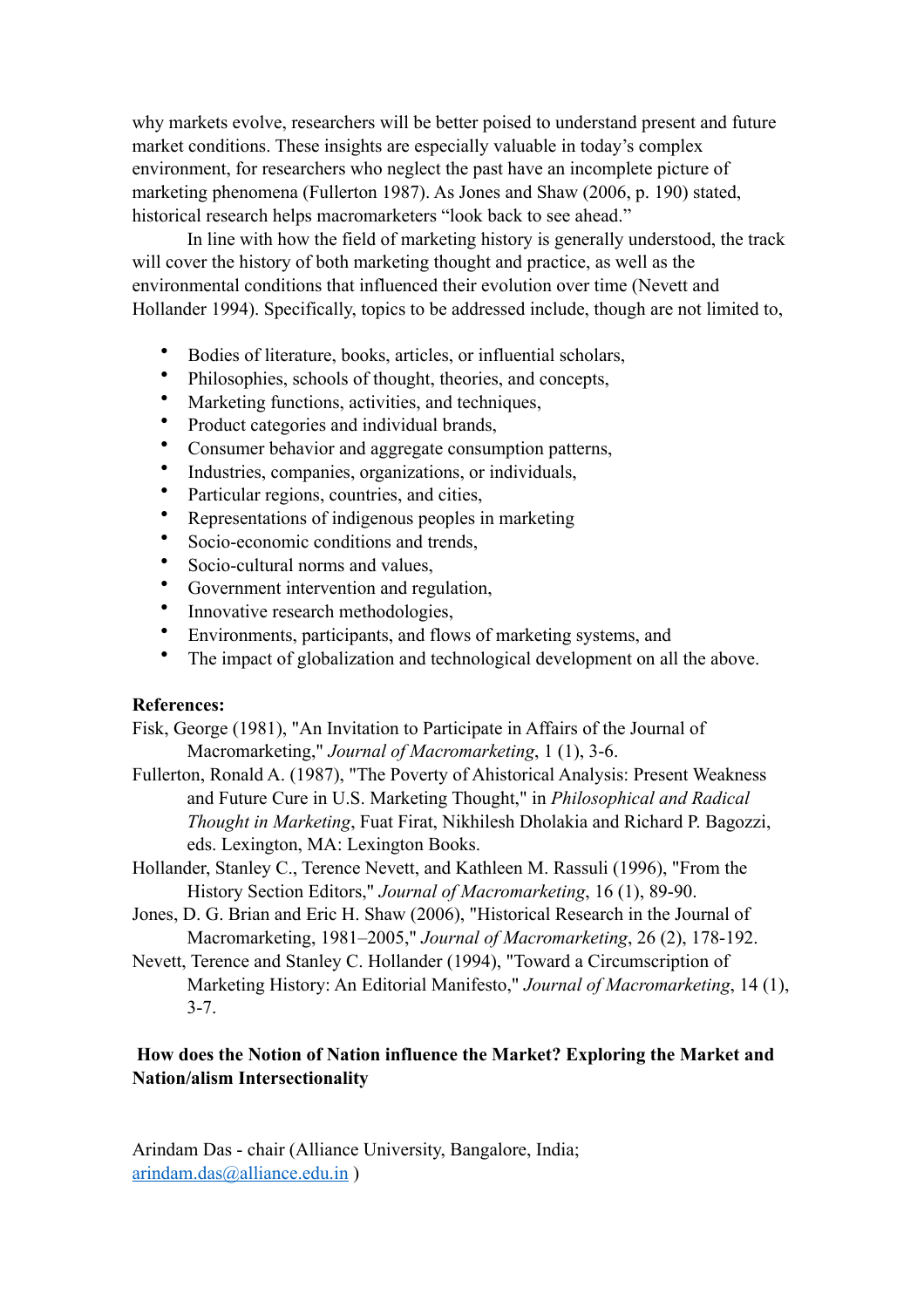Himadri Roy Chaudhuri – co-chair (XLRI, Jamshedpur, India; himadri@xlri.ac.in) Ahmet Ekici – co-chair (Bilkent University, Ankara, Turkey; [ekici@bilkent.edu.tr](mailto:ekici@bilkent.edu.tr) )

The relationship between markets and society is now fundamental to our understanding of macromarketing scholarship (Layton 2019). However, the possibility to extend the scope of the market concept beyond the social concerns and include nation/alism is not only compelling but may also offer a more intriguing comprehension of the market itself. A quick search of the *Journal of Macromarketing* obtained negligible treatment on the topic (see O'Shaughnessy and O'Shaughnessy 2000; Kerrigan et al. 2012; Rodner and Preece 2015; Vorster et al. 2019) and, this perhaps indicate the failure of the current literature to include 'nation' as an ontological construct. Political theories like the one by Anderson (1983/1991) famously described a nation as an 'imagined community'; Gellner's (1983) and Hobsbawm's (1991) consider ideological construction of a nation where none existed before through the discourses and performances of the nation. It would not be unfair to presume that one of the dominant sites for the national performances/discourses (i.e., nationalism) is the market and its systems themselves (Fowler et al. 2021.) Thus, market systems, themselves being embedded in the notion of the nation, demand special critical attention. Although a handful of literature exists in the macro domain that addresses the issues of the community (Ekici et.al. 2020,) the agenda of exploring the intersectionality of market and nation would remain tantalizingly *new* (sub) paradigm. Such critical paradigm of intersectionality between the market and the nation becomes relevant with the rising growth of primordialist and perennialist perspectives of nationalism and the resultant insulated, bigoted and myopic perspectives (viz. many Malaysian government projects require the companies submitting tenders to be owned by *Bumiputera*—the indigenous people of Malaysia—only. "This requirement has led to non-bumiputras teaming up with bumiputra companies to obtain projects, in a practice known as "Ali Baba". Ali, the bumiputra, is included solely to satisfy this requirement, and Baba (the nonbumiputra) pays Ali a certain sum in exchange." [*Bumiputera* 2021]). At the same time, the non-western perspective of the nation—Anthony D. Smith's concept of "ethnic nationalism" (2009)—emphasizes the positivist identity articulation-affirmation of minorities in the face of the hegemonic nation-state. This attempt to claim selfdeterminism, based on ethnic identity, can also form a part of the market system (Fowler et al. 2021). From the perspective of the Third/Fourth World Global South and its attempts at alternate epistemologies of postcolonial/decolonial/anticolonial negotiations and resistances to the (neo)colonizing hegemonic Global North, the market and its systems had responded uniquely (DaCosta 2007; Al-Kassimi 2018). Considering the distinctions at the intersectionality of the market and nation/alism, this track explores the role of nation/alism in influencing the structure and functioning of the markets. The track invites papers that critically reflect on the possibilities and paradigm of the market primarily from the lens of the intersectionality of 'nation/alism' and macromarketing. Suggestive themes may include (not necessarily limited to):

- Market & Nation-State
- Market as an expression of nation/alism
- Modern/Western theories of nationalism and the macro discourses of the market
- Macromarketing and ethnonationalism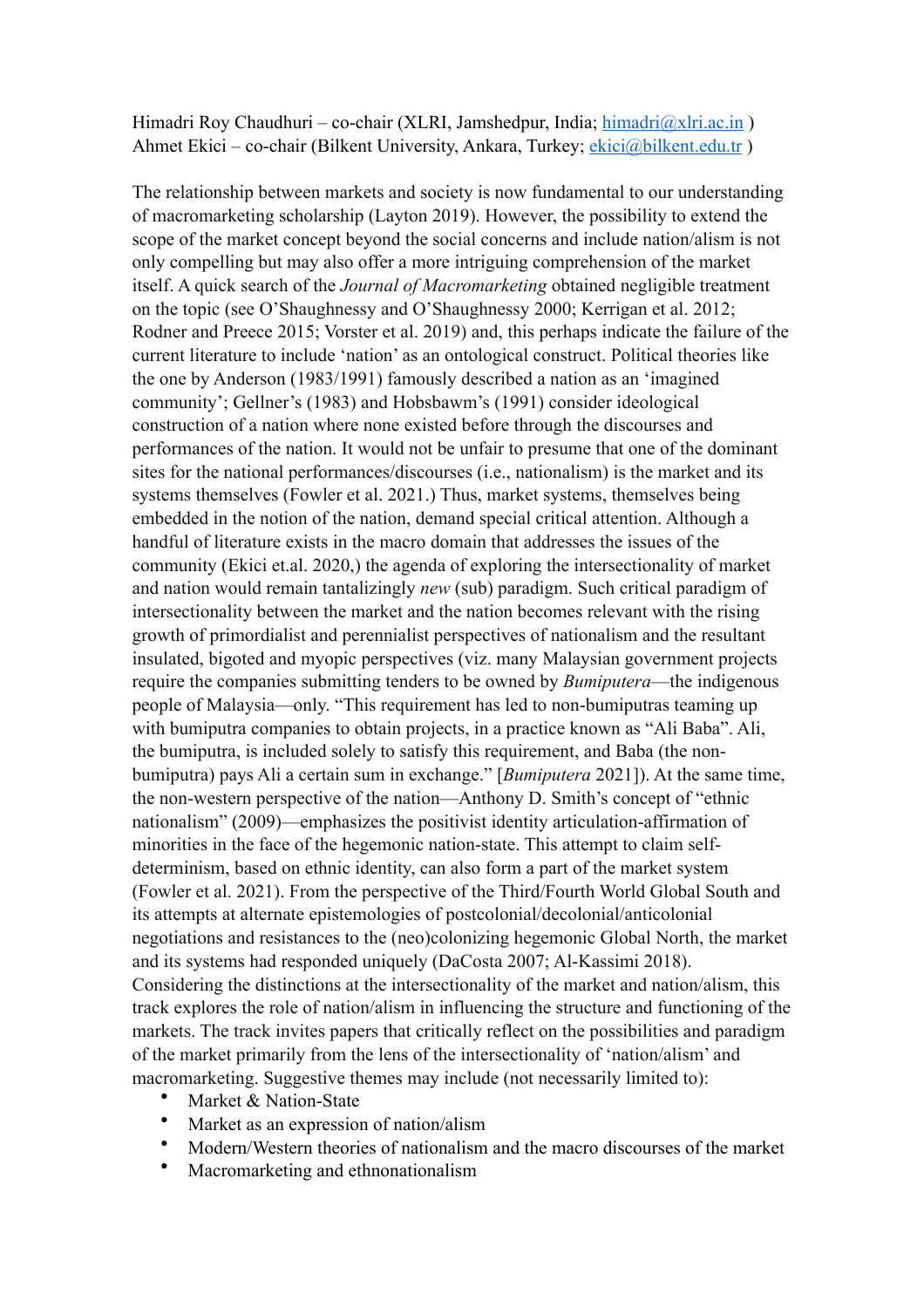- Market systems as nationalism discourse
- Colonial performances from the lens of macromarketing
- Postcolonial/decolonial/anti-colonial discourses and the market

### **References**

- Al-Kassimi, K. (2018). "ALBA: A Decolonial Delinking Performance towards (Western) Modernity—An Alternative to Development Project." *Cogent Social Sciences*. 4(1): https://doi.org/10.1080/23311886.2018.1546418.
- Anderson, B. R. O'G. (1991). "Imagined Communities: Reflections on the Origin and Spread of Nationalism." (Revised and extended. ed.). London: Verso.
- "*Bhumiputera* (Malaysia)." (2021). https://en.wikipedia.org/wiki/ Bumiputera\_(Malaysia).
- DaCosta, M. (2007). "Colonial Origins, Institutions and Economic Performance in the Caribbean: Guyana and Barbados." *IMF eLibrary*. https://www.elibrary.imf.org/ view/journals/001/2007/043/article-A001-en.xml.
- Ekici, A., Genc, T. O. and Celik, H. (2020), "The Future of Macromarketing: Recommendations Based on a Content Analysis of the Past Twelve Years of the Journal of Macromarketing." *Journal of Macromarketing*. 41(1): 25-47.
- Fowler, J., Das, A., Chaudhuri Roy, H., and Ekici, A. (2021) "Ethnonationalism in the Marketplace: An Ethnographic Study on Tibetan Refugee-Run Business in India." *46th Macromarketing Conference*.
- Gellner, E. (1983). *Nations and Nationalism*. Ithaca, N.Y: Cornell University Press.
- Hobsbawm, E.J. (1991). *Nations and Nationalism since 1780: Programme, Myth, Reality*. Cambridge: Cambridge University Press.
- Kerrigan F, Shivanandan J, Hede A-M. (2012). "Nation Branding: A Critical Appraisal of Incredible India." *Journal of Macromarketing*. 32(3): 319-327.
- Layton, R. (2019). "Marketing Systems Looking Backward, Sizing up and Thinking Ahead." *Journal of Macromarketing*. 39 (2): 208–224.
- O'Shaughnessy, J. and O'Shaughnessy, N. J. (2000). "Treating the Nation as a Brand: Some Neglected Issues*.*" *Journal of Macromarketing,* 20(1): 56–64.
- Rodner, V.L. and Preece, C. (2015). "Painting the Nation: Examining the Intersection Between Politics and the Visual Arts Market in Emerging Economies." *Journal of Macromarketing*, 36(2): 128-148.
- Smith, A. D. (2009). *Ethno-symbolism and Nationalism: A Cultural Approach*. London: Routledge.
- Vorster, L., Kipnis, E., Bebek, G. and Demangeot, C. (2019). "Brokering Intercultural Relations in the Rainbow Nation: Introducing Intercultural Marketing." *Journal of Macromarketing*. 40(1): 51-72.

### <span id="page-18-1"></span>**Race, Racism and Marketplace Inequities and Resistance**

<span id="page-18-0"></span>June N. P Francis; Beedie School of Business, Simon Fraser University  $(francis(\omega s)$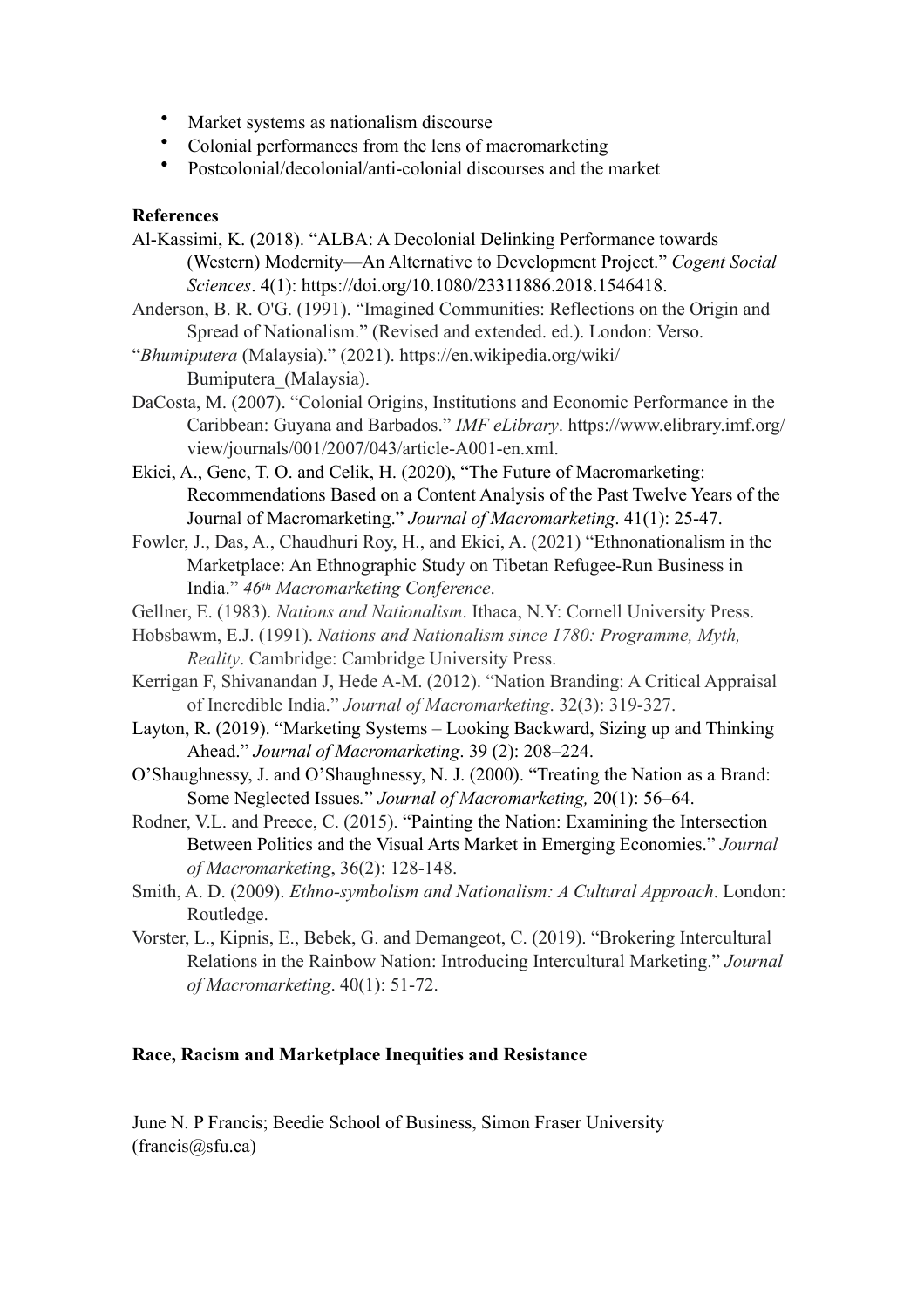Ana Raquel Rocha – Universidade Federal Fluminense (anaraquelrocha $\omega$ id.uff.br) Denise Franca Barros – Universidade do Grande Rio (denise.barros@unigranrio.edu.br)

This track calls for paper that interrogate the persistence and institutionalization of marketplace racism in all its manifestations as well as papers that expand our understanding of marketplace systems of resistance.

Papers can address the significant gaps in research that address race and racism in a variety of industries and contexts including:

- Critical Race Studies that examine marketplace racism drawing on theoretical perspectives such as CRT, Afro-Pessimism, Anti-racism, postcolonial theories, Afro-feminism, decoloniality Whiteness studies among other critical perspectives
- Studies that Re-Historicizing the Roots of Marketing Systems
- "The mechanisms through which racism operates in the marketplace cannot be fully understood without historicizing marketing within the context of the enduring effects of the transatlantic slave trade, the institution of slavery, and colonization. Hence there is a need for historical (including critical) analyses that explicitly situate racism, markets, and marketingin these historical and broader contexts." (Francis, 2021, p. 139).
- Studies focusing on racism operating in a range of industries/sectors such Healthcare, Housing, Education, Banking, Technology, Media, Advertising
- Resistance movements, including case studies on consumer movements exemplified by Black natural hair resurgence the subject of Chris Rock's documentary *Good Hair* but can also include include reparation and redress initiatives such as the Oklahoma Lawsuit that seeks Reparations In Connection To 1921 Tulsa Massacre. Papers could also look at the ways in Blacks Consumers use consumption or affect market systems to frame their own or their collective identities.
- Effect and effectiveness of new market systems to counter existing racism such as the emergence of new brands (e.g Rihanna brands), new marketplace actors, marketing platforms
- Impact and examination of brand and marketing organizations diversity initiatives and anti-racism stances, examining performative/transformative impacts.
- Examination of the mechanisms and effectiveness of "Allyship" in marketplace justice.
- Studies that explore racism perpetuation from a cultural perspective, such as how concepts such as race, blackness, whiteness, colorism and others apply to everyday situations.
- Studies that investigate how intersectionalities can operate and/or can be reinforced in market relations.
- Research based on different perspectives and loci of enunciation that can contribute to less racist, sexist, misogynistic, xenophobic and/or capacitatist views.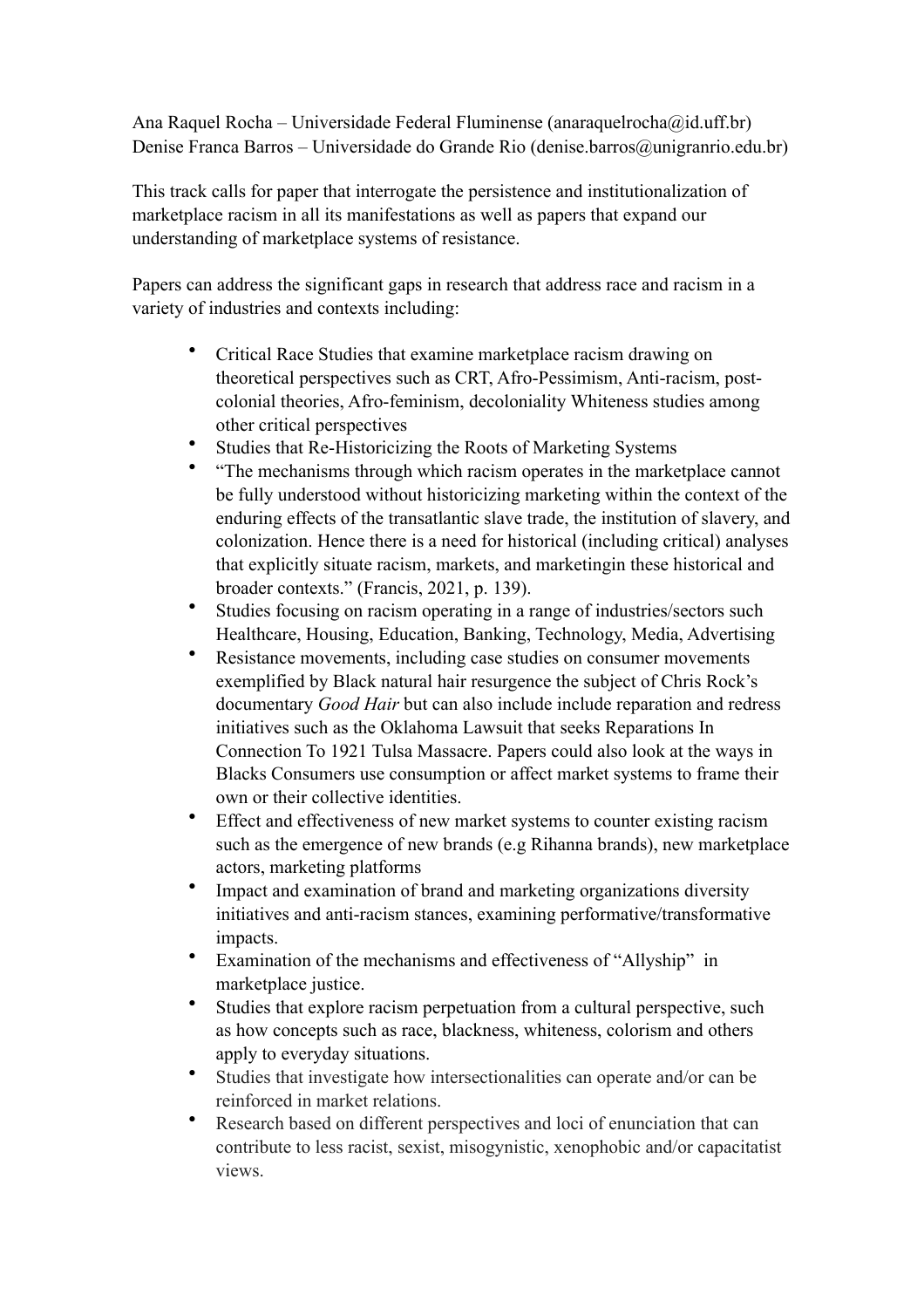• Research proposals that recognize the epistemic privilege that is reinforced by eminently white and Eurocentric curricula at both under and postgraduate levels.

# <span id="page-20-0"></span>**Social Marketing for Global Change: Aligning Social Marketing with the UNSDGs**

Christine Domegan (main contact), *[christine.domegan@nuigalway.ie](mailto:christine.domegan@nuigalway.ie)*, Marketing Discipline, J.E. Cairnes School of Business & Economics NUI Galway. *[www.nuigalway.ie/](http://www.nuigalway.ie/)* Ann-Marie Kennedy, *[ann-marie.kennedy@canterbury.ac.nz](mailto:ann-marie.kennedy@canterbury.ac.nz)*, Department of Management, Marketing and Entrepreneurship, University of Canterbury, [www.mang.canterbury.ac.nz](http://www.mang.canterbury.ac.nz)

Josephine Previte, [j.previte@business.uq.edu.au](mailto:j.previte@business.uq.edu.au)**,** UQ Business School, The University of Queensland, Brisbane, Australia, [www.business.uq.edu.au](http://www.business.uq.edu.au)

For social marketing to make a macro difference, social marketing needs to aim to make global change. Aligning social marketing goals with the UN's Sustainable Development Goals provides a straight forward approach to achieving this. Zero hunger, no poverty, good health and well-being, along with gender equality, decent work, responsible consumption and production, and reducing inequalities are nothing if not wicked problems. They are complex, multi-level and multi-stakeholder based problems demanding complex decision making in local-to-global contexts. Social marketing's response should be equally complex, multifaceted, impactful and evolving. It needs to be transformative (Previte and Robertson, 2019) and ultimately macro in its impact. The reality is straightforward. Achieving these goals requires big change - social change, system change, and systemic disruption (Laczniak and Murphy 2012., Hillebrand et al. 2015., Layton 2015 and Kennedy 2016, 2017). Social marketing driven discussions about multi-level interventions (Layton, 2015; Brennan, Previte and Fry 2016., Hastings and Domegan, 2017); services, relationships and networks (Russell-Bennett et al., 2013, Mulcahy et al., 2018); reflective evaluations (Gordon & Gurrieri, 2014., McHugh et al, 2018) and looking beyond the individual to see the human collectives, actions, and choices in ever wider time and space (Layton, 2015, Duffy, 2016; Duffy et al., 2018). We call for social marketers to engage in discussion and reflection on how we might approach and achieve the UNSDGs through social marketing interventions, theory, and methodologies.

Following the success of social marketing tracks at previous Macromarketing conferences, we welcome papers for this track that respond to the conference theme and examine social marketing's theories and practices to advance our understanding of social and systemic change. Specifically we call for papers that:

- align social marketing with macromarketing
- address the UNSDGs
- account for systemic factors in social marketing
- design and evaluate multi-level interventions
- use distributive justice, systems thinking or gender and other macromarketing themes and theories to guide social marketing in its big change agenda.
- transformative social marketing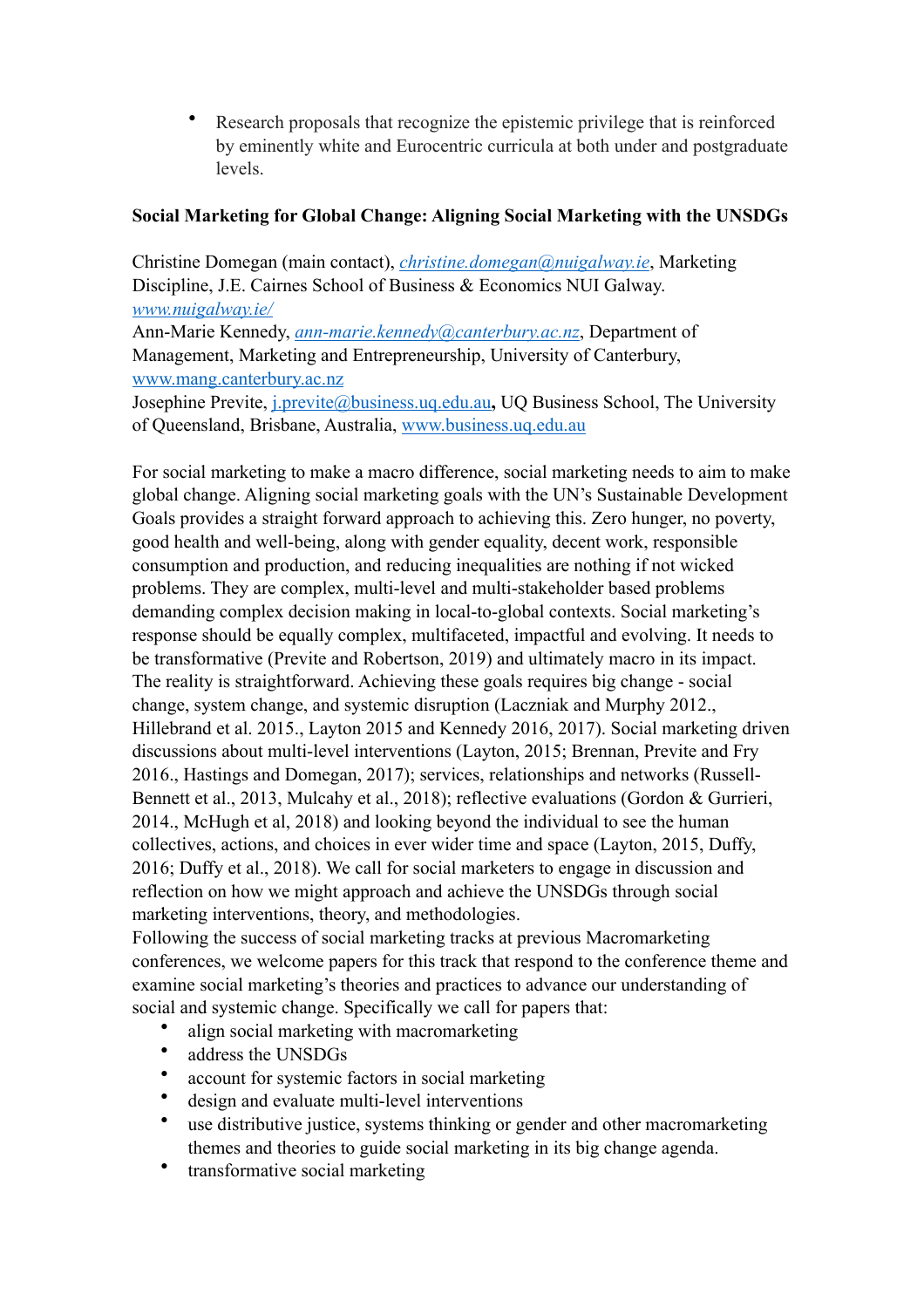• bottom up social marketing through social movements

### **References**

- Brennan, Linda, Josephine Previte and Marie Louise Fry, (2016), "Social marketing's consumer myopia", Journal of Social Marketing, 6 (3), 219 – 239.
- Duffy, Sarah (2016), "New Perspectives on Marketing Systems: An Investigation of Growth, Power, Social mechanisms, Structure and History", doctoral thesis, University of New South Wales, Sydney, Australia.
- Duffy, Sarah, Gavin Northey, and Patrick van Esch (2017), "Iceland: How Social Mechanisms Drove the Financial Collapse and Why It's a Wicked Problem", Journal of Social Marketing, 7 (3), 330-346.

Gordon, Ross and Lauren Gurrieri (2014). Towards a reflexive turn: Social marketing assemblages. Journal of Social Marketing, 4 (3), 261-278.

Hastings, Gerard and Christine Domegan, (2017) Social Marketing Rebels with a Cause, 3rd edition Routledge, UK.

Kennedy, Ann-Marie (2016), "Macro-social marketing", Journal of Macromarketing, 36 (3), 354-365.

- Kennedy, Ann-Marie (2017), "Macro-Social Marketing Research: Philosophy, Methodology and Methods" Journal of Macromarketing, 37 (4), 347-355.
- Laczniak, Gene R. and Patrick E. Murphy (2012), "Stakeholder Theory and Marketing: Moving from a Firm-Centric to a Societal Perspective", Journal of Public Policy & Marketing, 31 (2), 284-292.
- Layton, Roger A. (2015), "Formation, Growth and Adaptive Change in Marketing Systems", Journal of Macromarketing, 35 (3), 302-319.
- McHugh, Patricia, and Christine Domegan, (2017) "Evaluate Development! Develop Evaluation! Answering the Call for a Reflexive Turn in Social Marketing", Journal of Social Marketing,  $7(2)$ ,  $135 - 155$ .
- Mulcahy, Rory, Rebekah Russell-Bennett, Nadia Zainuddin and Kerri-Ann Kuhn, (2018). "Designing gamified transformative and social marketing services: An investigation of serious mgames", Journal of Service Theory and Practice, 28 (1), 26-51.
- Previte, Josephine and Nichola Robertson, (2019) "A continuum of transformative service exchange: insights for service and social marketers", Journal of Services Marketing, 33 (6), 671-686.
- Russell-Bennett, Rebekah, Mathew Wood and Josephine Previte, (2013),"Fresh ideas: services thinking for social marketing", Journal of Social Marketing, 3 (3), 223 – 238.

### <span id="page-21-0"></span>**Ethics, Equity and Social Justice**

Cathy McGouran (main contact), University of Liverpool [C.Mcgouran@liverpool.ac.uk](mailto:C.Mcgouran@liverpool.ac.uk)

Ann-Marie Kennedy, University of Canterbury, [Ann-Marie.Kennedy@canterbury.ac.nz](mailto:Ann-Marie.Kennedy@canterbury.ac.nz)

Nicky Santos, Creighton University,